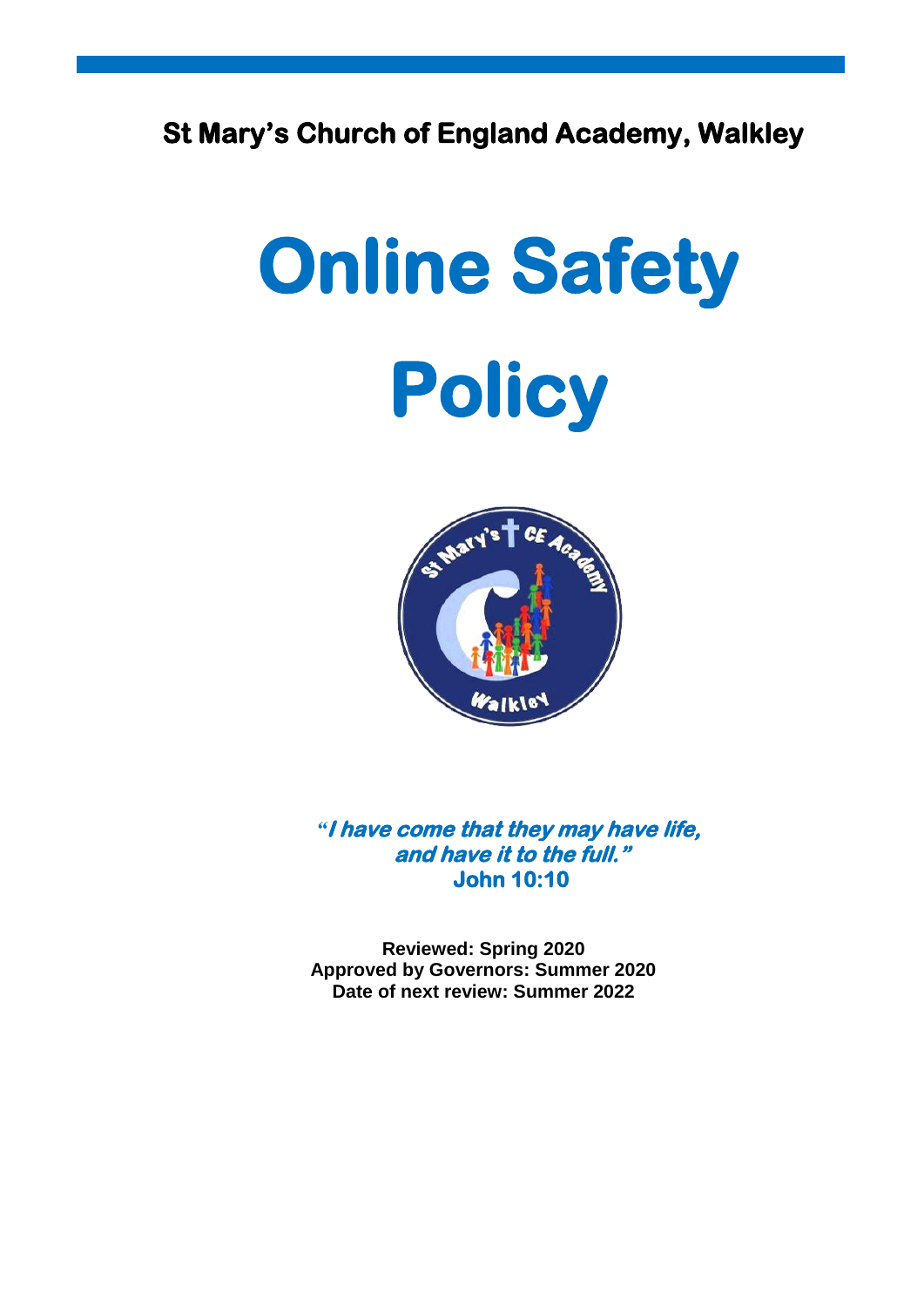



At St Mary's, we aim to provide a caring environment where every child can thrive and is supported to achieve their unique & amazing potential as a child of God.

St Mary's CE Academy, Walkley believes that online safety is an essential element of safeguarding children and adults in the digital world, when using technology such as computers, tablets, mobile phones or games consoles.

Internet and information communication technologies are an important part of everyday life, so children must be supported to be able to learn how to develop strategies to manage and respond to risk and be empowered to build resilience online.

The purpose of Online Safety Policy is to:

- Clearly identify the key principles expected of all members of the community with regards to the safe and responsible use of technology to ensure a safe and secure environment.
- Safeguard and protect all members of the school community online.
- Raise awareness with all members of the school community regarding the potential risks as well as benefits of technology.
- Enable all staff to work safely and responsibly, to role model positive behaviour online and be aware of the need to manage their own standards and practice when using technology.
- Identify clear procedures to use when responding to online safety concerns that are known by all members of the school community.

# **Scope of the Policy**

This policy applies to all members of the school community (including staff, Board of Governors, pupils, volunteers, parents / carers, work placement students, visitors,) who have access to and are users of school ICT systems, both in and out of school.

This policy applies to all access to the internet and use of information communication devices including personal devices or where children, staff or other individuals have been provided with school issued devices for use off-site, such as a work laptop.

This policy must be read in conjunction with other relevant school policies including (but not limited to) safeguarding and child protection, anti-bullying, behaviour, data protection, image use, Acceptable Use Policies (AUPs), confidentiality and relevant curriculum policies including computing, Personal Social Health and Citizenship Education (PSHCE) and Sex and Relationships education (SRE).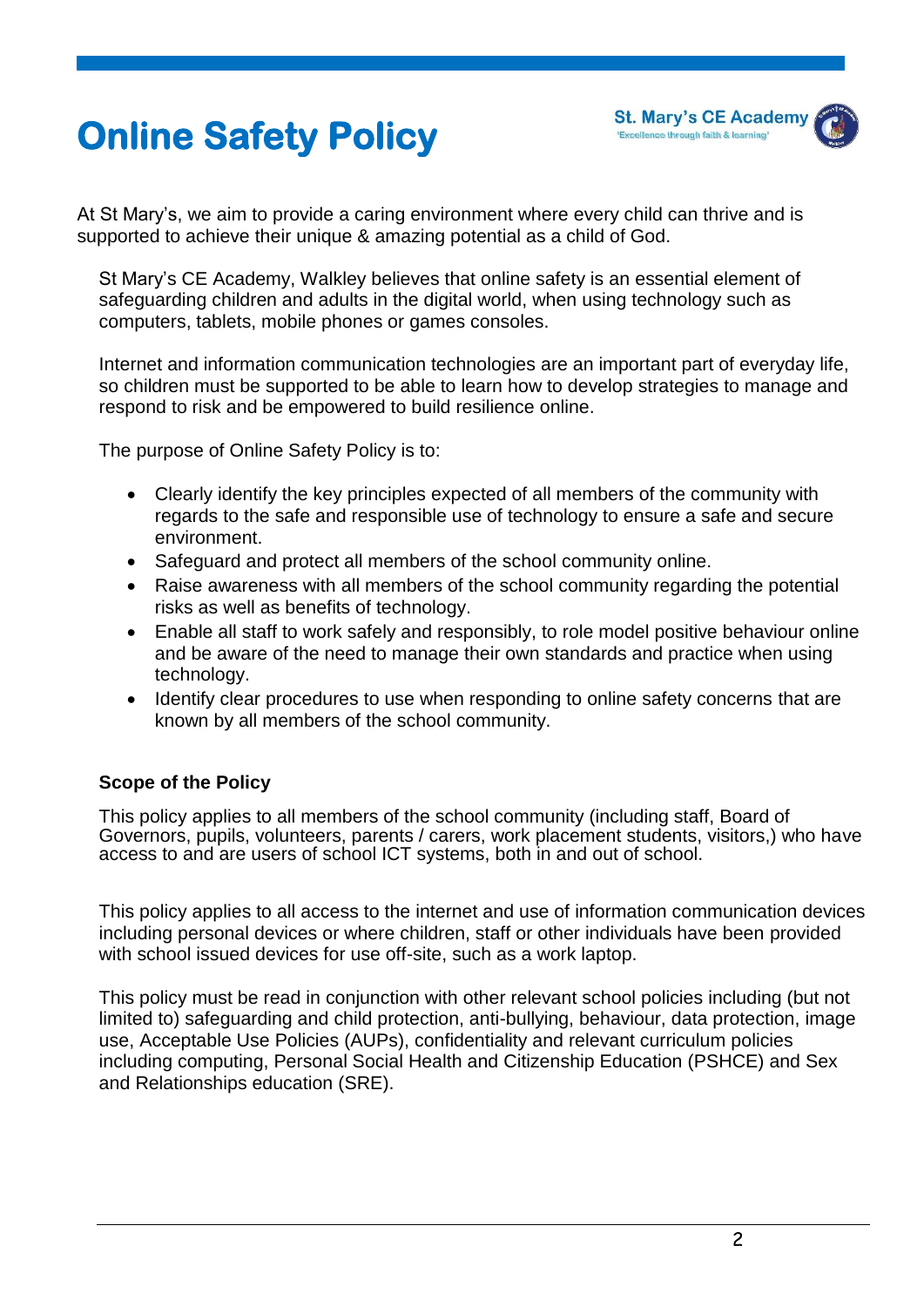# **Schedule for development/monitoring/review**

| <b>Title</b>                                                                                                                                                                                                                                                                   | St Mary's CE Academy, Walkley                                       |
|--------------------------------------------------------------------------------------------------------------------------------------------------------------------------------------------------------------------------------------------------------------------------------|---------------------------------------------------------------------|
| Version                                                                                                                                                                                                                                                                        | 1.0                                                                 |
| Date                                                                                                                                                                                                                                                                           | 10/10/19                                                            |
| Author                                                                                                                                                                                                                                                                         | <b>Karen Miller</b>                                                 |
|                                                                                                                                                                                                                                                                                |                                                                     |
| Approved by the Governing Body<br>On:                                                                                                                                                                                                                                          |                                                                     |
| Monitoring will take place at regular<br>intervals:                                                                                                                                                                                                                            | <b>Bi-annually</b>                                                  |
| The Governing Body will receive a<br>report on the implementation of the<br>policy including anonymous details<br>of any Online Safeguarding<br>incidents at regular intervals:                                                                                                | annually                                                            |
| The Policy will be reviewed<br>annually, or more regularly in the<br>light of any significant new<br>developments in the use of the<br>technologies, new threats to Online<br>Safeguarding or incidents that have<br>taken place. The next anticipated<br>review date will be: | Annually                                                            |
| <b>Should serious Online</b><br>Safeguarding incidents take place,<br>the following external persons /<br>agencies should be informed:                                                                                                                                         | <b>DSL/LA Safeguarding Officer,</b><br>Police Commissioner's Office |

The school will monitor the impact of the policy using

- Logs of reported incidents
- Internal monitoring data for network activity
- Surveys / questionnaires of
	- pupils (including Every Child Matters Survey where applicable)
	- mothers/fathers / carers
	- staff

# **Communicating the Policy**

- The senior leadership team will be responsible for ensuring the school community are aware of the existence and contents of the school online safeguarding policy and the use of any new technology as and when appropriate.
- The online safeguarding policy will be provided to and discussed with all members of staff formally.
- All amendments will be published and appropriately communicated to all members of the school community.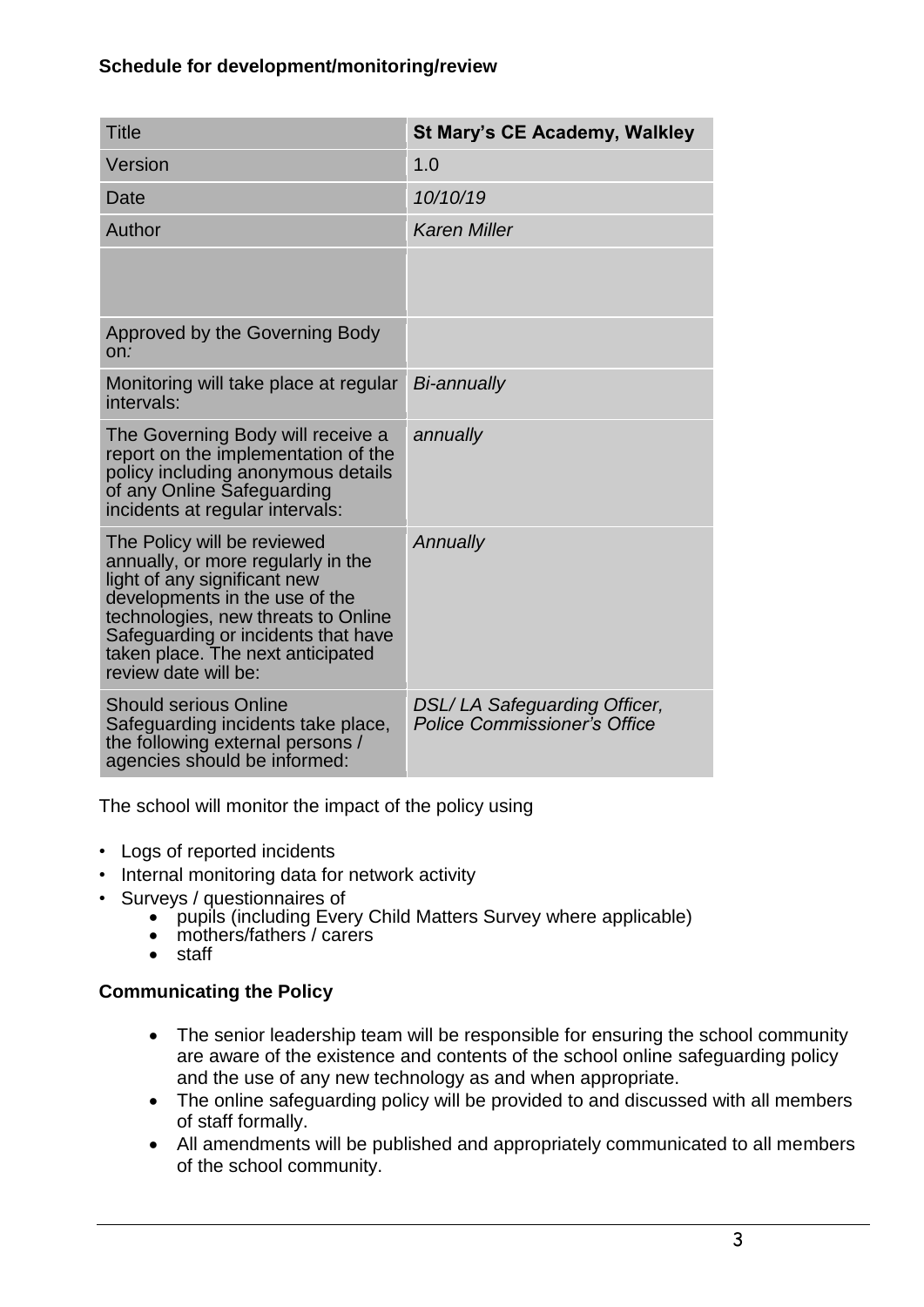- Any amendments will be discussed by the School / School Council to ensure the language and vocabulary is appropriate and understandable for the policy's intended audience.
- An online safeguarding training programme will be established across the school / and will include a regular review of the online safeguarding policy.
- Online safeguarding training will be part of the induction programme / transition programme across the Key Stages.
- The Online safeguarding policy will apply when pupils move between education and training providers and will be communicated to all parties accordingly.
- The school approach to online safeguarding and its policy will be reinforced through the curriculum.
- The key messages contained within the online safeguarding policy will be reflected and consistent within all acceptable use policies in place within school.
- We endeavour to embed online safeguarding messages across the curriculum whenever the internet or related technologies are used
- The online safeguarding policy will be introduced to the pupils at the start of each academic year
- Safeguarding posters will be prominently displayed around the setting.

# **Roles and Responsibilities**

We believe that Online Safeguarding is the responsibility of the whole school community and everyone has a responsibility to ensure that all members of the community are able to benefit from the opportunities technology offers in learning and teaching. The following responsibilities demonstrate how each member of the community will contribute.

# **Governors**

*Governors* are responsible for the approval of the Online Safety Policy and for reviewing the effectiveness of the policy. This will be carried out by the *Governors* receiving regular information about Online Safety incidents and monitoring reports. A member of the *Governing Body* has taken on the role of *Safe Guarding Governor*

The role of the Online Safety Governor will include:

- regular meetings with the Online Safety Co-ordinator
- regular monitoring of Online Safety incident logs
- regular monitoring of filtering / change control logs
- reporting to relevant Governors

# **Responsibilities of Headteacher and Senior Leaders:**

The Headteacher has overall responsibility for safeguarding all members of the school community, though the day to day responsibility for Online Safeguarding will be delegated to the Online Safety Lead

- The Headteacher and senior leadership team are responsible for ensuring that the Online Safety Lead and other relevant staff receive suitable training to enable them to carry out their Online Safeguarding roles and to train other colleagues when necessary.
- The Headteacher and senior leadership team will ensure that there is a mechanism in place to allow for monitoring and support of those in school who carry out the internal Online Safeguarding role. This provision provides a safety net and also supports those colleagues who take on important monitoring roles.
- The senior leadership team will receive monitoring reports from the Online Safety Lead
- The Headteacher and senior leadership team will ensure that everyone is aware of procedures to be followed in the event of a serious Online Safeguarding incident.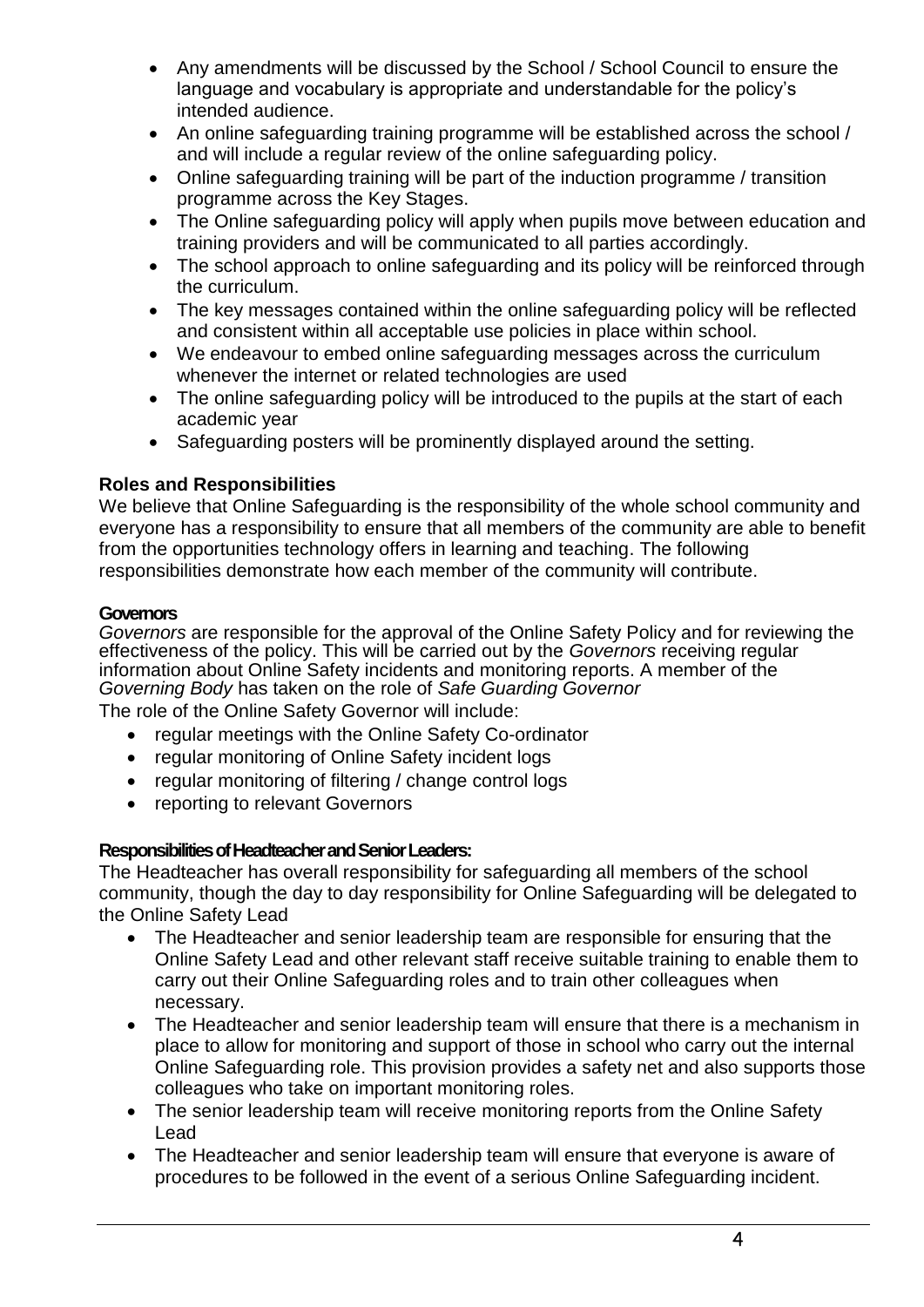• The Headteacher and senior leadership team receive update reports of any incidents from the Safeguarding team.

# **Responsibilities of the Online Safeguarding Team**

- To ensure that the school Online Safeguarding policy is current and relevant.
- To ensure that the school Online safeguarding policy is systematically reviewed at agreed time intervals.
- To ensure that school Acceptable Use Policies are appropriate for the intended audience.
- To promote to all members of the school community the safe use of the internet and any technologies deployed within school.

# **Responsibilities of theOnline Safeguarding Lead**

- To promote an awareness and commitment to Online Safeguarding throughout the school.
- To be the first point of contact in school on all Online Safeguarding matters.
- To take day-to-day responsibility for Online Safeguarding within school and to have a leading role in establishing and reviewing the school Online Safeguarding policies and procedures.
- To lead the school Online Safeguarding group
- To have regular contact with other Online Safeguarding committees, e.g. Safeguarding Children Board
- To communicate regularly with school technical staff.
- To communicate regularly with the designated the Safeguarding governor.
- To communicate regularly with the senior leadership team.
- To create and maintain Online Safeguarding policies and procedures.
- To develop an understanding of current Online Safeguarding issues, guidance and appropriate legislation.
- To ensure that all members of staff receive an appropriate level of training in Online Safeguarding issues.
- To ensure that Online Safeguarding education is embedded across the curriculum.
- To ensure that Online Safeguarding is promoted to parents and carers.
- To liaise with the local authority, the Local Safeguarding Children Board and other relevant agencies as appropriate.
- To monitor and report on Online Safeguarding issues to the Online Safeguarding group and the senior leadership team as appropriate.
- To ensure that all staff are aware of the procedures that need to be followed in the event of an Online Safeguarding incident.
- To ensure that an Online Safeguarding incident log is kept up to date.

# **Responsibilities of the Teaching and Support Staff**

- To understand, contribute to and promote the school's Online Safeguarding policies and guidance.
- To understand and adhere to the school staff Acceptable Use Policy.
- To report any suspected misuse or problem to the Online Safeguarding lead
- To develop and maintain an awareness of current Online Safeguarding issues and guidance including online exploitation, radicalisation and extremism, bullying, sexting etc.
- To model safe and responsible behaviours in their own use of technology.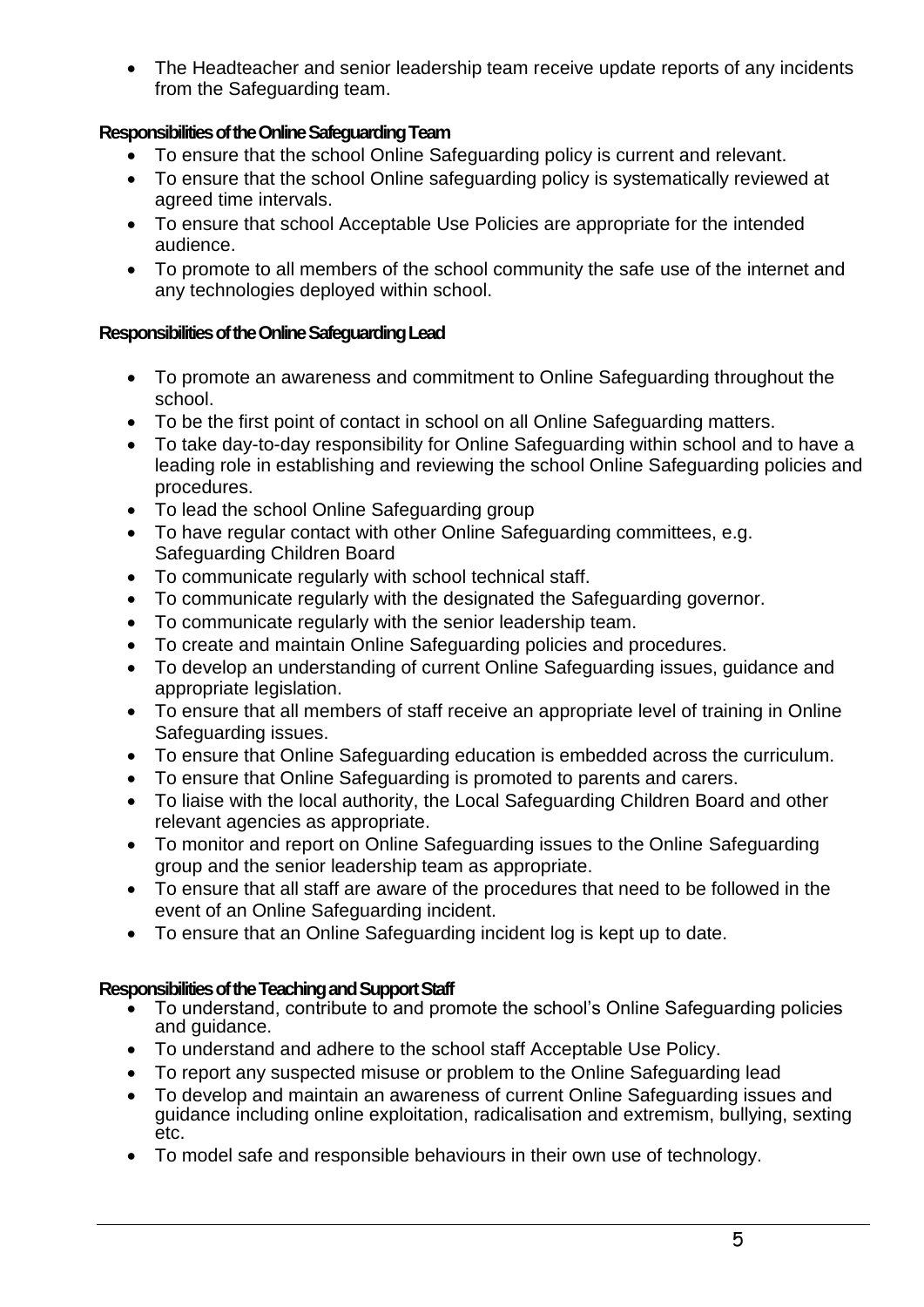- To ensure that any digital communications with pupils should be on a professional level and only through school-based systems, NEVER through personal mechanisms, e.g. email, text, mobile phones, social media etc.
- To embed Online Safeguarding messages in learning activities across all areas of the curriculum.
- To supervise and guide pupils carefully when engaged in learning activities involving technology.
- To ensure that pupils are fully aware of research skills and are fully aware of legal issues relating to electronic content such as copyright laws.
- To be aware of Online Safeguarding issues related to the use of mobile phones, cameras and handheld devices.
- To understand and be aware of incident-reporting mechanisms within the school.
- To maintain a professional level of conduct in personal use of technology at all times.
- Ensure that sensitive and personal data is kept secure at all times by using only approved and encrypted data storage and by transferring data through secure communication systems.

#### **Responsibilities of Technical Staff**

- To understand, contribute to and help promote the school's Online Safeguarding policies and guidance.
- To understand and adhere to the school staff Acceptable Use Policy.
- To report any Online Safeguarding related issues that come to your attention to the Online Safeguarding lead
- To develop and maintain an awareness of current Online Safeguarding issues, legislation and guidance relevant to their work such as the Prevent Duty.
- To maintain a professional level of conduct in your personal use of technology at all times.
- To support the school in providing a safe technical infrastructure to support learning and teaching.
- To ensure that access to the school network is only through an authorised, restricted mechanism.
- To ensure that provision exists for misuse detection and malicious attack.
- To take responsibility for the security of the school ICT system.
- To liaise with the senior management team, local authority and other appropriate people and organisations on technical issues.
- To document all technical procedures and review them for accuracy at appropriate intervals.
- To restrict all administrator level accounts appropriately.
- To ensure that access controls exist to protect personal and sensitive information held on school-owned devices.
- To ensure that appropriate physical access controls exist to control access to information systems and telecommunications equipment situated within school.
- To ensure that appropriate backup procedures exist so that critical information and systems can be recovered in the event of a disaster.
- To ensure that controls and procedures exist so that access to school-owned software assets is restricted.

# **Protecting the professional identity of all staff, Governors, work placement students and volunteers**

Communication between adults and between children and adults by whatever method, should be transparent and take place within clear and explicit boundaries. This includes the wider use of technology such as mobile phones, text messaging, social networks, e-mails, digital cameras, videos, web-cams, websites, forums and blogs.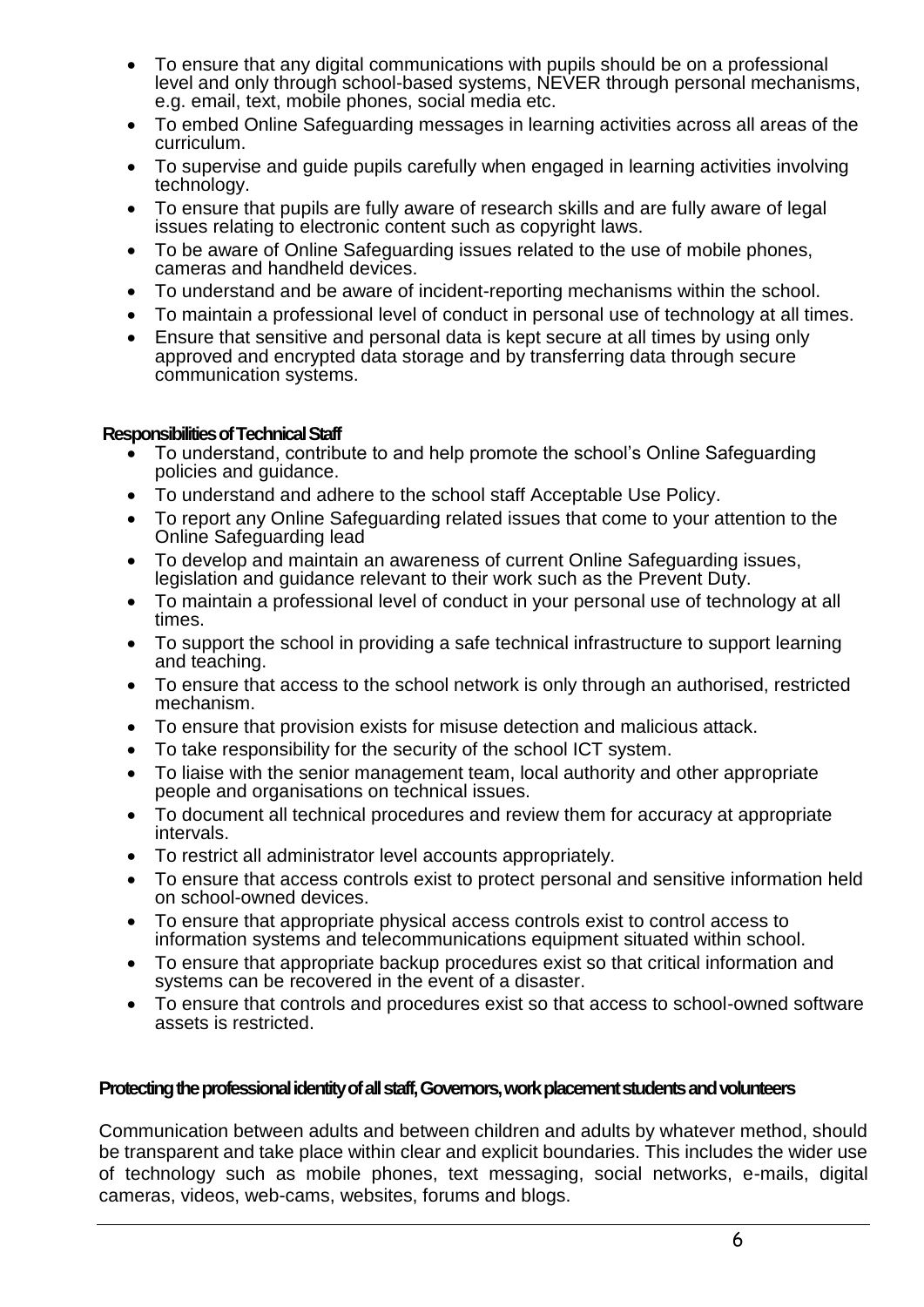When using digital communications, staff, governors and volunteers should:

- only make contact with children and young people for professional reasons and in accordance with the policies and professional guidance of the school.
- not share any personal information with a child or young person eg should not give their personal contact details to children and young people including e-mail, home or mobile telephone numbers.
- not request, or respond to, any personal information from the child other than that which might be appropriate as part of their professional role, or if the child is at immediate risk of harm.
- Not send or accept a friend request from the child or parent/carers on social networks.
- be aware of and use the appropriate reporting routes available to them if they suspect any of their personal details have been compromised.
- ensure that all communications are transparent and open to scrutiny.
- be careful in their communications with children, parent/carers so as to avoid any possible misinterpretation.
- ensure that if they have a personal social networking profile, details are not shared with children and young people in their care or parents/carers (making every effort to keep personal and professional online lives separate).
- not post information online that could bring the school into disrepute.
- be aware of the sanctions that may be applied for breaches of policy related to professional conduct.

# **Responsibilities of the Designated Safeguarding Lead**

- To understand the issues surrounding the sharing of personal or sensitive information and to ensure that personal data is protected in accordance with the Data Protection Act 1998.
- To understand the risks and dangers regarding access to inappropriate online contact with adults and strangers.
- To be aware of potential or actual incidents involving the grooming of children and young people in relation to sexual exploitation, radicalisation and extremism.
- To be aware of and understand online bullying and the use of social media and online gaming for this purpose.

# **Responsibilities of pupils**

- To read, understand and adhere to the school pupil Acceptable Use Policy.
- To help and support the school in the creation of Online Safeguarding policies and practices and to adhere to those the school creates.
- To know and understand school policies on the use of digital technologies including mobile phones, digital cameras and any other personal devices.
- To know and understand school policies on the use of mobile phones in school.
- To know and understand school policies regarding online bullying.
- To take responsibility for learning about the benefits and risks of using the internet and other technologies safely both in school and at home.
- To be fully aware of research skills and of legal issues relating to electronic content such as copyright laws.
- To take responsibility for each other's safe and responsible use of technology in school and at home, including judging the potential risks such as online exploitation, radicalisation, sexting and online bullying.
- To ensure they respect the feelings, rights, values and intellectual property of others in their use of technology in school and at home.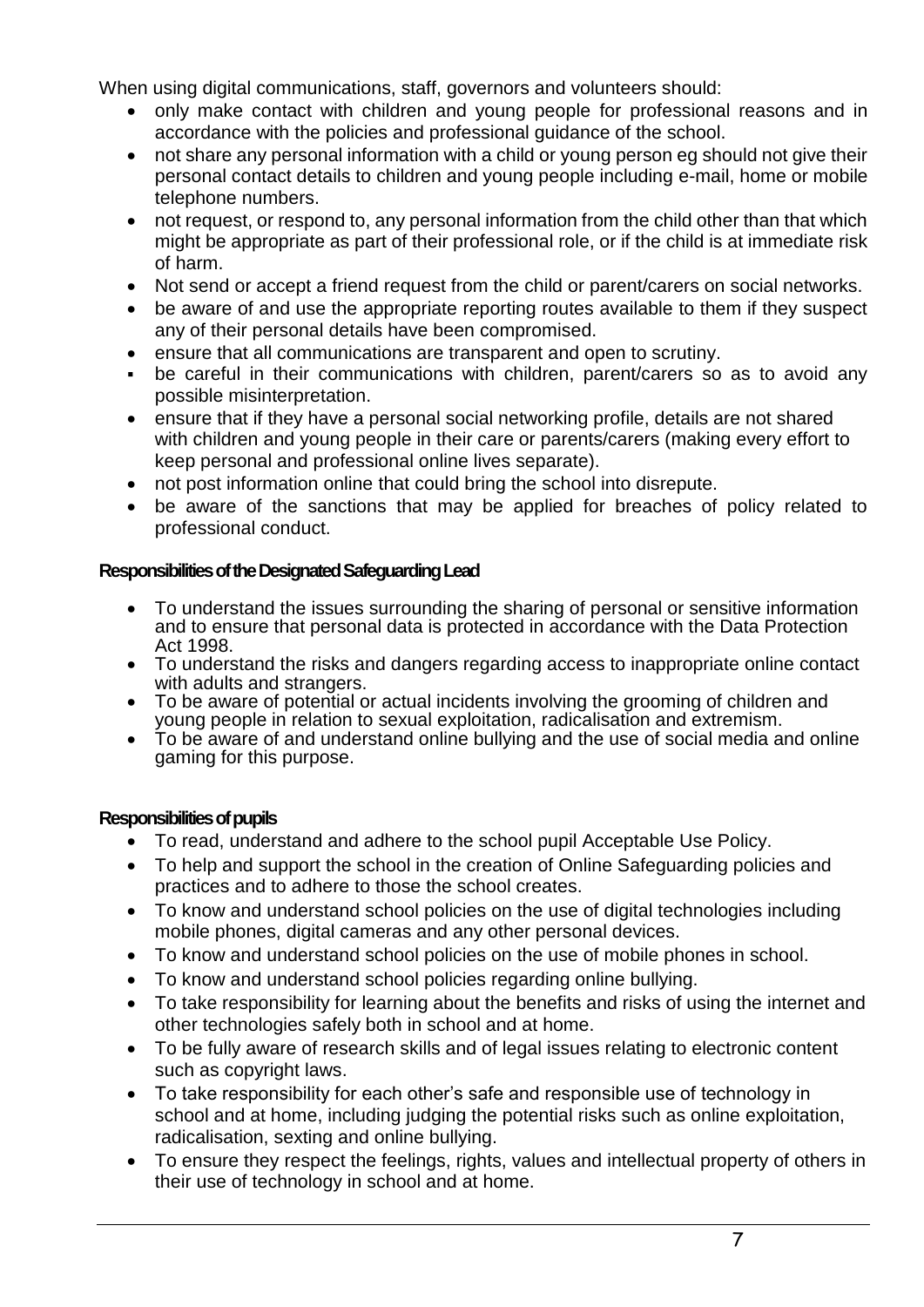- To understand what action they should take if they feel worried, uncomfortable, vulnerable or at risk while using technology in school and at home, or if they know of someone who this is happening to.
- To understand the importance of reporting abuse, misuse or access to inappropriate materials and to be fully aware of the incident-reporting mechanisms that exists within school.
- To discuss Online Safeguarding issues with family and friends in an open and honest way.

# **Responsibilities of Parents / Carers**

- To help and support the school in promoting Online Safeguarding.
- To read, understand and promote the school's Online Safeguarding policy and the pupil Acceptable Use Policy with their children.
- To take responsibility for learning about the benefits and risks of using the internet and other technologies that their children use in school and at home.
- To take responsibility for their own awareness and learning in relation to the opportunities and risks posed by new and emerging technologies.
- To discuss Online Safeguarding concerns with their children, be aware of what content, websites and Apps they are using, apply appropriate parental controls and ensure they behave safely and responsibly when using technology.
- To model safe and responsible behaviours in their own use of technology and social media.
- To consult with the school if they have any concerns about their children's use of the internet and digital technology.
- To agree to and sign the home-school agreement which clearly sets out the use of photographic and video images outside of school.

# **Education**

# **Pupils**

Whilst regulation and technical solutions are very important, their use must be balanced by educating pupils to take a safe and responsible approach. The education of pupils in Online Safety is therefore an essential part of the school's Online Safety provision. Children need the help and support to recognise and mitigate risks and build their resilience online.

**Online Safety will be part of a broad and balanced curriculum and staff will reinforce Online Safety messages. The Online Safety curriculum should be broad, relevant and provide progression, with opportunities for creative activities. This will be provided in the following ways:**

- A planned Online Safety curriculum will be provided as part of Computing / PHSE / SRE and other lessons and should be regularly revisited.
- Key Online Safety messages will be reinforced as part of a planned programme of assemblies and PHSE activities, including promoting Safer Internet Day each year.
- Pupils will be taught in all lessons to be critically aware of the materials / content they access on-line and be guided to validate the accuracy of information.
- Pupils will be taught to acknowledge the source of information used and to respect copyright when using material accessed on the internet.
- We will discuss, remind or raise relevant Online Safety messages with pupils routinely wherever suitable opportunities arise during all lessons; including the need to protect personal information, consider the consequences their actions may have on others, the need to check the accuracy and validity of information they use and the need to respect and acknowledge ownership of digital materials.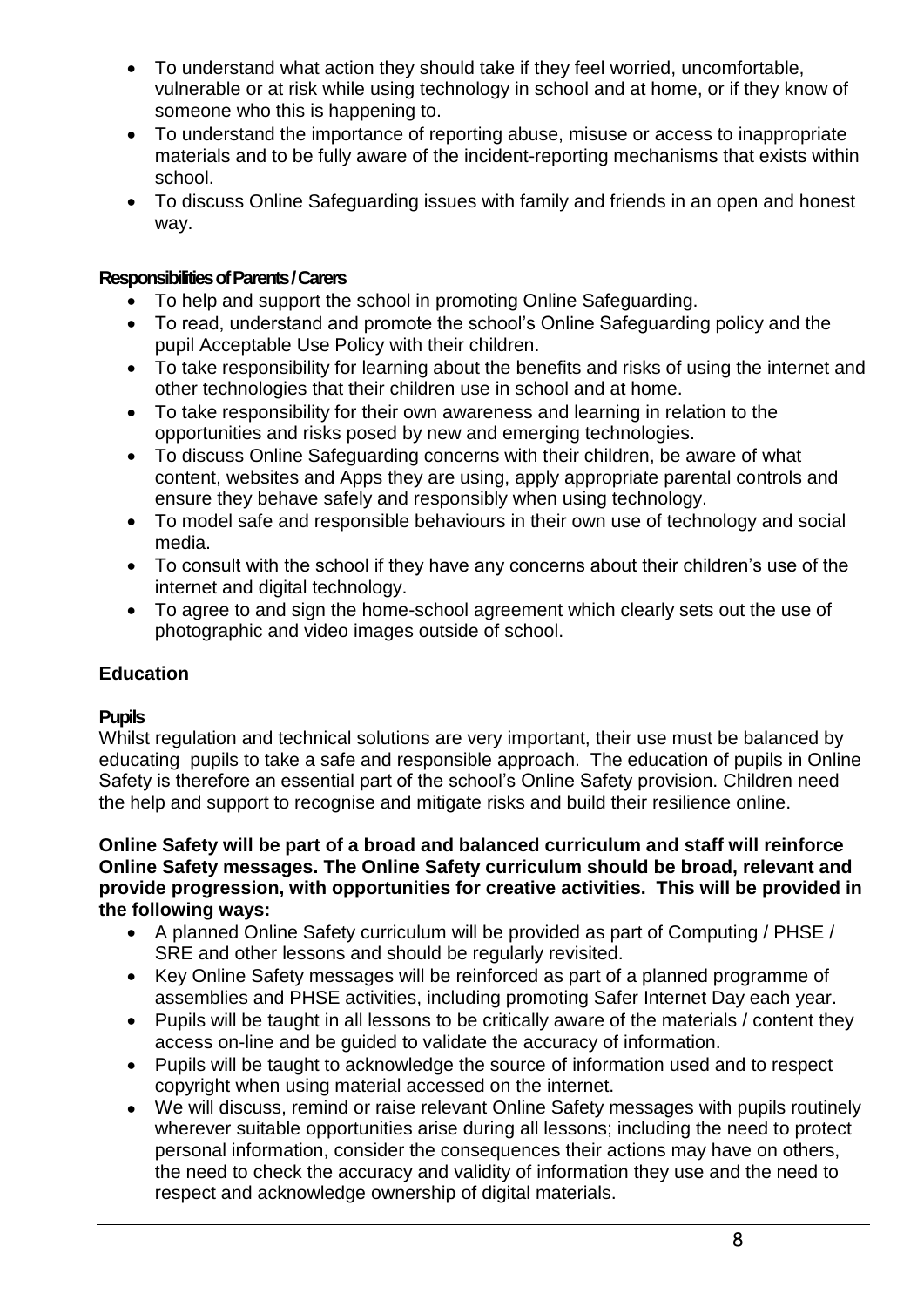- Any internet use will be carefully planned to ensure that it is age appropriate and supports the learning objectives for specific curriculum areas.
- Pupils will be taught how to use a range of age-appropriate online tools in a safe and effective way.
- We will remind pupils about their responsibilities through an end-user Acceptable Use Policy which they will sign/will be displayed throughout the school
- Staff will model safe and responsible behaviour in their own use of technology during lessons.
- It is accepted that from time to time, for good educational reasons, students may need to research topics (e.g. racism, drugs, discrimination) that would normally result in internet searches being blocked. In such a situation, staff can request that SLT can instruct technical staff to temporarily or permanently remove those sites from the filtered list for the period of study. Any request to do so, should be auditable, with clear reasons for the need.
- In lessons where internet use is pre-planned, it is best practice that pupils should be guided to sites checked as suitable for their use and that processes are in place for dealing with any unsuitable material that is found in internet searches
- Where pupils are allowed to freely search the internet, staff should be vigilant in monitoring the content of the websites the young people visit.
- Pupils will be reminded of what to do if they come across unsuitable content.
- Pupils will be taught about the impact of online bullying and know how to seek help if they are affected by any form of bullying.
- Pupils will be made aware of where to report, seek advice or help if they experience problems when using the internet and related technologies; e.g. mother/father or carer, teacher or trusted staff member, or an organisation such as Childline or the CEOP report abuse button.

# **All Staff (including Governors)**

It is essential that all staff receive Online Safety training and understand their responsibilities as outlined in this policy. Training will be offered as follows:

- All staff will receive regular information and Online Safeguarding training through a planned programme of PDMs
- All new staff will receive Online Safety information and guidance as part of the induction process, ensuring that they fully understand the Online Safeguarding policy and Acceptable Use Policies.
- All staff will be made aware of individual responsibilities relating to the Online Safeguarding of children and know what to do in the event of misuse of technology by any member of the school community.
- This Online Safeguarding policy and its updates will be presented to and discussed by staff in staff / PDMs / INSET days.
- An audit of the Online Safety training needs of all staff will be carried out regularly.
- The Online Safety Lead will provide advice, guidance and training as required.

# **Parents/Carers**

Mothers / Fathers / Carers play a crucial role in ensuring that their children understand the need to use the internet and mobile devices in a safe and responsible way and in promoting the positive use of the internet and social media. Many have only a limited understanding of Online Safety risks and issues, yet it is essential they are involved in the Online Safety education of their children and in the monitoring / regulation of the children's on-line behaviours. Parents may under-estimate how often children come across potentially harmful and inappropriate material on the internet and may be unsure about how to respond.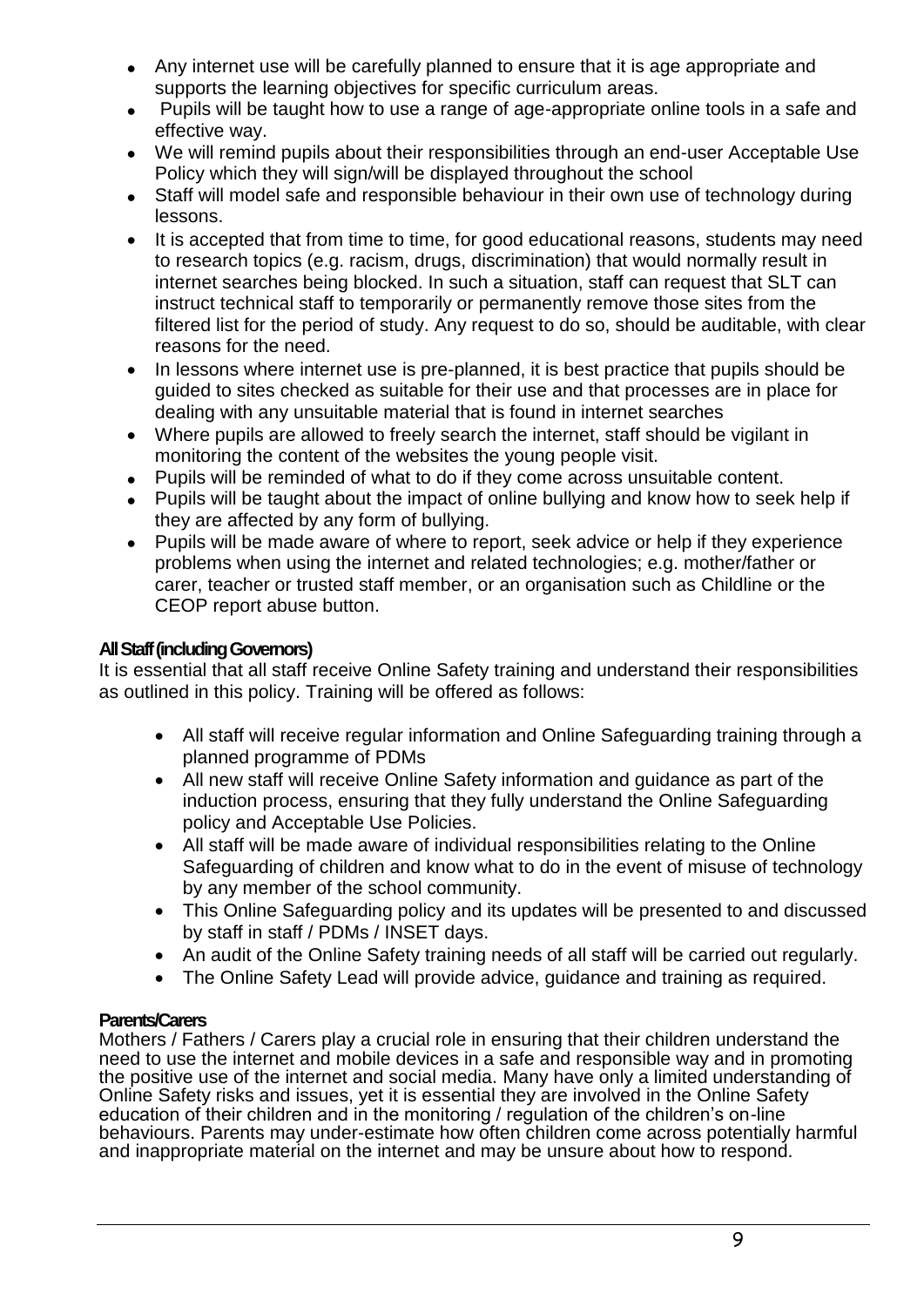The school will therefore seek to provide information and awareness to parents and carers through

- Curriculum activities
- Letters, newsletters, web site.
- Parents / Carers evenings / sessions
- High profile events / campaigns eg Safer Internet Day
- Reference to the relevant web sites / publications

#### **Training –Governors**

Governors should take part in Online Safety training / awareness sessions, with particular importance for the Safeguarding Governor. This may be offered in a number of ways:

- Attendance at training provided by the Safeguarding Children Board / Local Authority / National Governors Association / or other relevant organisation
- Participation in school training / information sessions for staff or parents (this may include attendance at assemblies / lessons).

# **Use of digital and video images**

The development of digital imaging technologies has created significant benefits to teaching and learning, allowing staff and pupils instant use of images that they have uploaded themselves or downloaded from the internet. However, everyone needs to be aware of the potential risks associated with sharing images and with posting digital images on the internet. Those images may remain available on the internet forever and may cause harm or embarrassment to individuals in the short or longer term. The school will inform and educate users about these risks and their legal responsibilities and will implement policies to reduce the likelihood of the potential for harm.

- When using digital images, staff will inform and educate pupils about the risks and current law associated with the taking, sharing, use, publication and distribution of images. In particular they should recognise the risks attached to publishing inappropriate images on the internet or distributing through mobile technology.
- Staff are allowed to take digital / video images to support educational aims or promote celebrations and achievements, but must follow school policies concerning the sharing, distribution and publication of those images. Those images should only be taken on school equipment, the personal equipment, including mobile phones, of staff should not be used for such purposes.
- Care should be taken when taking digital / video images that pupils are appropriately dressed and are not participating in activities that might bring the individuals or the school into disrepute.
- Pupils must not take, use, share, publish or distribute images of others without their permission.
- Photographs published on the website, or elsewhere that include pupils will be selected carefully and will comply with good practice guidance on the use of such images. Staff will be aware of those pupils where publication of their image may put them at risk.
- **Pupils' full names will not be used in association with photographs.**
- Written permission from parents or carers will be obtained before photographs of pupils are published on the school website.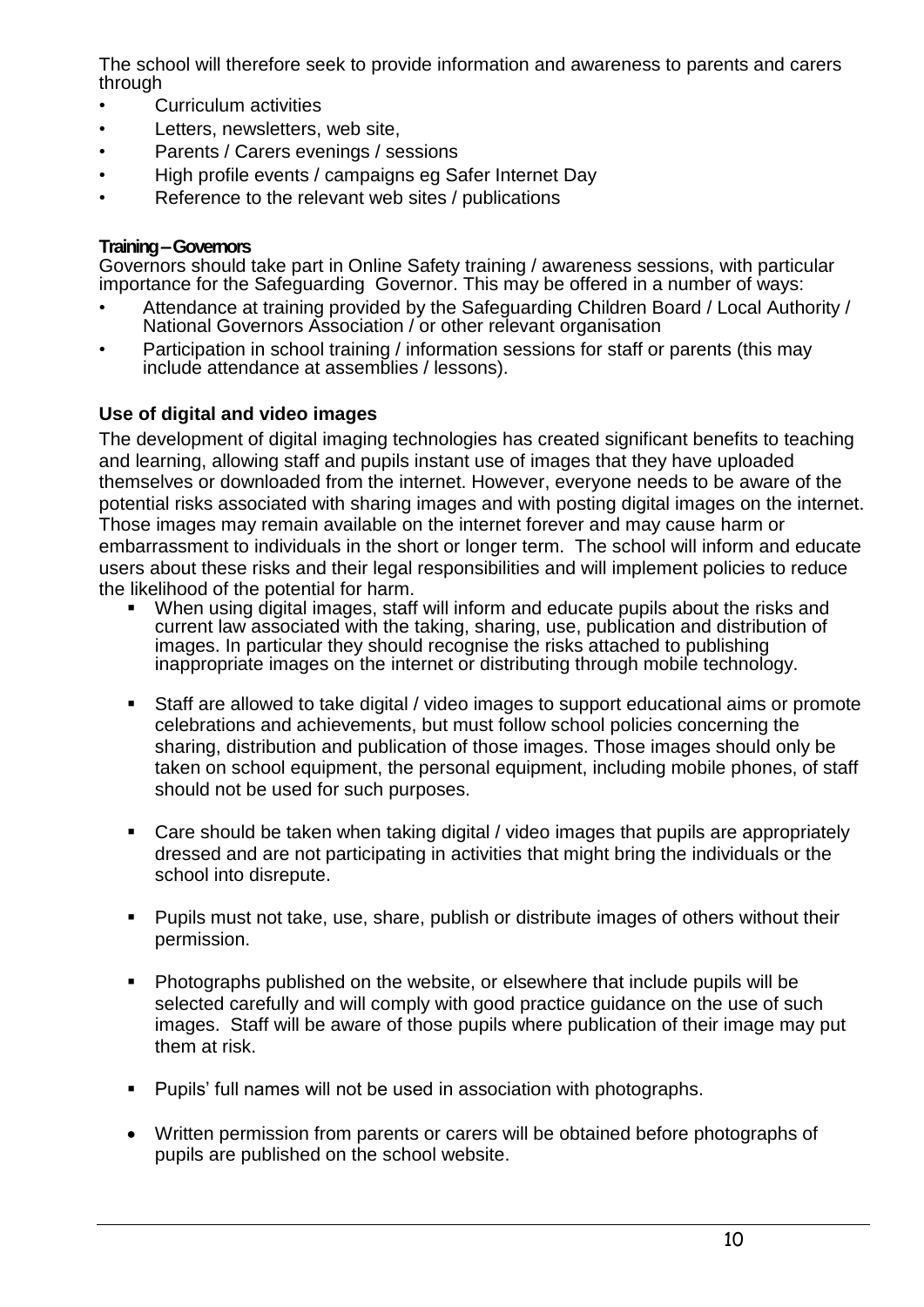- Pupil's work can only be published with the permission of the pupil and parents or carers.
- When searching for images, video or sound clips, pupils will be taught about copyright and acknowledging ownership.

# **Managing ICT systems and access: Technical infrastructure, equipment, filtering and monitoring**

The school will be responsible for ensuring that the network is as safe and secure as is reasonably possible and that policies and procedures approved within this policy are implemented. It will also need to ensure that the relevant people identified in the previous section will be effective in carrying out their Online Safeguarding responsibilities.

- The school will be responsible for ensuring that access to the ICT systems is as safe and secure as reasonably possible and meets recommended technical requirements.
- Appropriate security measures are in place to protect the servers, firewalls, routers, wireless systems, work stations, mobile devices etc. from accidental or malicious attempts which might threaten the security of the school systems and data. These are tested regularly.
- The infrastructure and appropriate hardware are protected by active, up to date virus software.
- There will be regular reviews and audits of the safety and security of technical systems.
- IT manager is responsible for ensuring that software licence logs are accurate and up to date and that regular checks are made to reconcile the number of licences purchased against the number of software installations
- Servers and other key hardware or infrastructure will be located securely with only appropriate staff permitted access.
- Servers, workstations and other hardware and software will be kept updated as appropriate.
- The "administrator" passwords for the school ICT system, used by the IT Manager (or other person) must also be available to the Headteacher and kept in a secure place (eg safe)
- All users will have clearly defined access rights to school technical systems and devices.
- The school will agree which users should and should not have internet access and the appropriate level of access and supervision they should receive.
- At Y4, 5, 6 pupils will have an individual user account with an appropriate password which will be kept secure, in line with the pupil Acceptable Use Policy. They will ensure they log out after each session.
- Members of staff will access the internet using an individual id and password, which they will keep secure. They will ensure that they log out after each session and not allow pupils to access the internet through their id and password. They will abide by the staff AUP at all times.
- An appropriate system is in place for users to report any actual / potential technical incident / security breach to (online safeguarding team as agreed.
- An agreed policy is in place for the provision of temporary access of "guests" (eg trainee teachers, supply teachers, visitors) onto the school systems.
- An agreed policy is in place that forbids staff from downloading executable files and installing programmes on school devices.
- An agreed policy is in place regarding the use of removable media (eg memory sticks / CDs / DVDs) by users on school devices. Personal data cannot be sent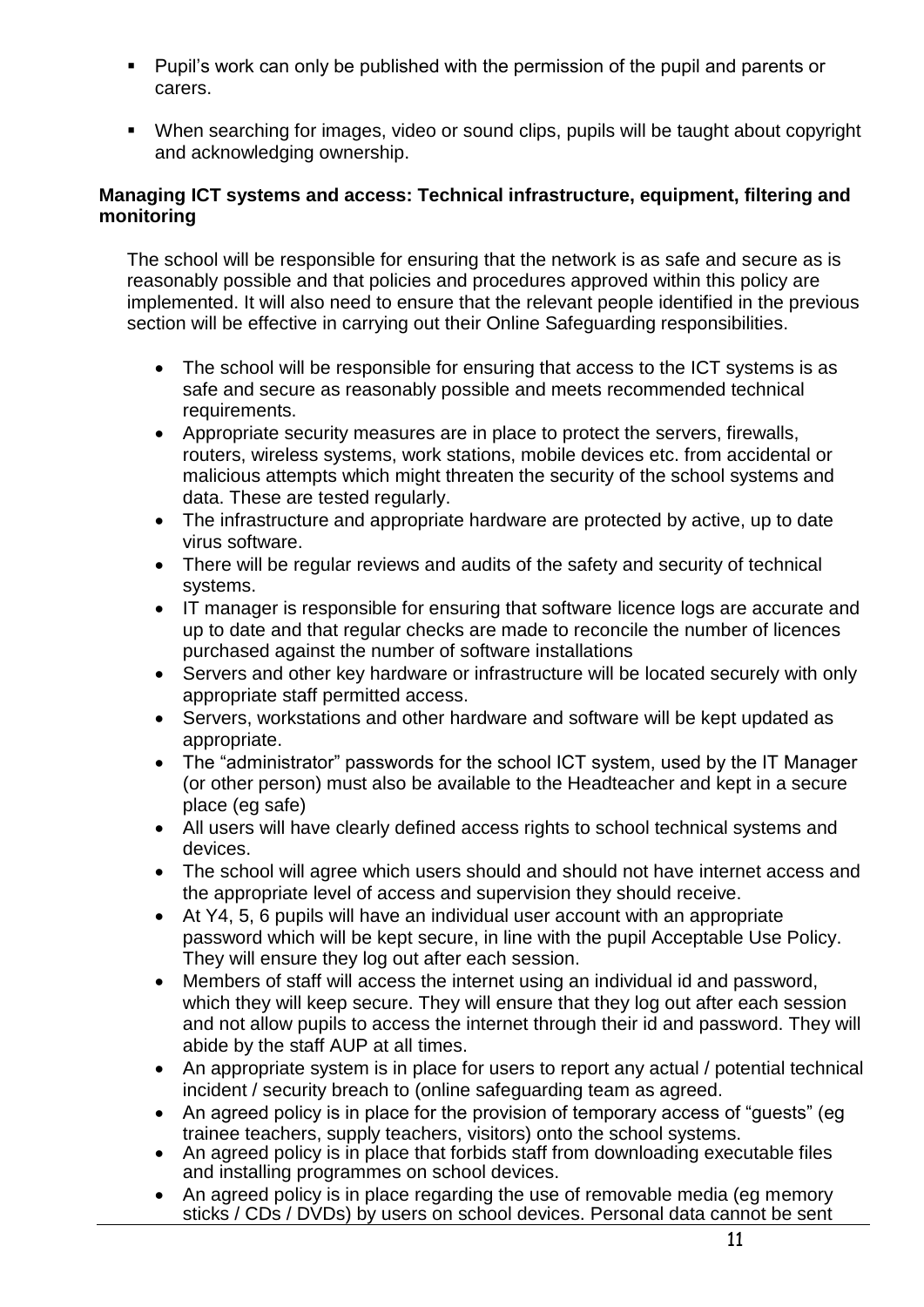over the internet or taken off the school site unless safely encrypted or otherwise secured.

# **Filtering Internet Access**

*'***Pupils in the schools that had 'managed' systems had better knowledge and understanding of how to stay safe than those in schools with 'locked down' systems. Pupils were more vulnerable overall when schools used locked down systems because they were not given enough opportunities to learn how to assess and manage risk for themselves.'** 

- The school uses a filtered internet service. The filtering system is provided by Smoothwall
- The school's internet provision will include filtering appropriate to the age and maturity of pupils.
- The school will always be proactive regarding the nature of content which can be viewed, sent or received through the school's internet provision.
- The school will ensure that the filtering system will block extremist content and protect against radicalisation in compliance with the Prevent Duty, Counter-Terrorism and Security Act 2015
- The school will have a clearly defined procedure for reporting breaches of filtering. All staff and pupils will be aware of this procedure by reading and signing the Acceptable Use Policy and by attending the appropriate awareness training.
- If users discover a website with inappropriate content, this should be reported to a member of staff who will inform the Online Safety Lead. All incidents will be documented.
- **If users discover a website with potentially illegal content, this should be reported** immediately to the Online Safety Lead.
- The school will report such incidents to appropriate agencies including the filtering provider, the local authority, [CEOP](http://ceop.police.uk/) or the Internet Watch Foundation [IWF.](http://www.iwf.org.uk/)
- The school will regularly review the filtering product for its effectiveness.
- The school filtering system will block all sites on the [Internet Watch Foundation](http://www.iwf.org.uk/) list and Government Prevent block list and this will be kept updated..
- Any amendments to the school filtering policy or block-and-allow lists will be checked and assessed prior to being released or blocked.
- **Pupils will be taught to assess content as their internet usage skills develop.**
- Pupils will use age-appropriate tools to research internet content.
- The evaluation of online content materials is a part of teaching and learning in every subject and will be viewed as a whole-school requirement across the curriculum.

# **Passwords**

- A secure and robust username and password convention exists for all system access. (email, network access, school management information system).
- Key Stage 1 pupils and Y3 will have a generic 'pupil' logon to all school ICT equipment.
- Pupils at Y4 and above will have a unique, individually-named user account and password for access to ICT equipment and information systems available within school.
- All staff will have a unique, individually-named user account and password for access to ICT equipment and information systems.
- All information systems require end users to change their password at first log on.
- Users will be prompted to change their passwords regularly or at any time that they feel their password may have been compromised.
- Users should change their passwords whenever there is any indication of possible system or password compromise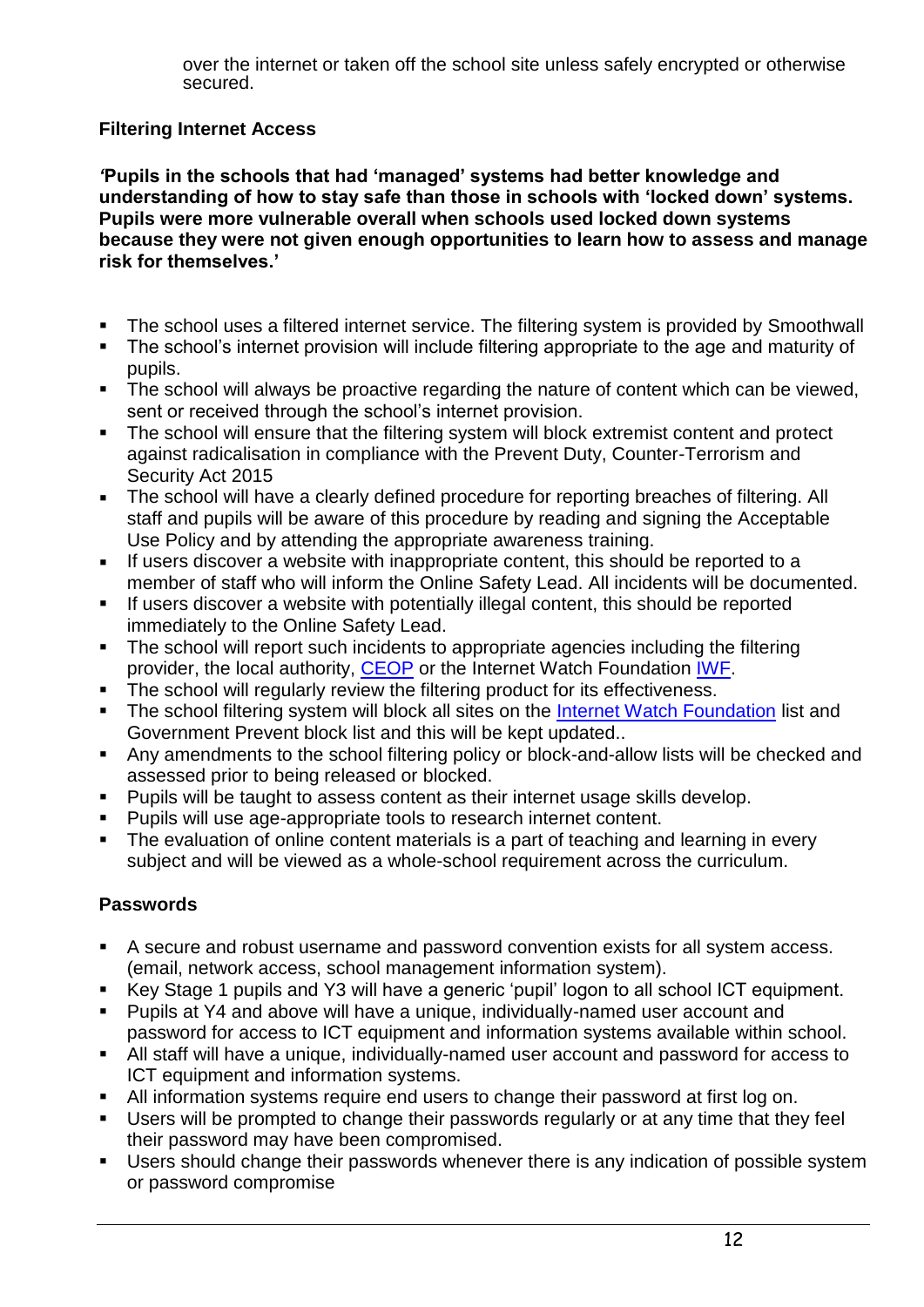- All staff and pupils have a responsibility for the security of their username and password. Users must not allow other users to access the systems using their log on details and must immediately report any suspicion or evidence that there has been a breach of security.
- All staff and pupils will have appropriate awareness training on protecting access to their personal username and passwords for ICT access.
- All staff and pupils will sign an Acceptable Use Policy prior to being given access to ICT systems which clearly sets out appropriate behaviour for protecting access to username and passwords, e.g.
	- Do not write down system passwords.
	- Only disclose your personal password to authorised ICT support staff when necessary and never to anyone else. Ensure that all personal passwords that have been disclosed are changed as soon as possible.
	- Always use your own personal passwords to access computer-based services, never share these with other users.
	- Make sure you enter your personal passwords each time you logon. Do not include passwords in any automated logon procedures.
	- Never save system-based usernames and passwords within an internet browser.
- All access to school information assets will be controlled via username and password.
- No user should be able to access another user's files unless delegated permission has been granted.
- Access to personal data is securely controlled in line with the school's personal data policy.
- The school maintains a log of all accesses by users and of their activities while using the system.
- **Passwords should comply with current accepted complexity recommendations.**

# **Management of Assets**

- Details of all school-owned hardware will be recorded in a hardware inventory.
- Details of all school-owned software will be recorded in a software inventory.
- All redundant ICT equipment will be disposed of through an authorised agency. This will include a written receipt for the item including an acceptance of responsibility for the destruction of any personal data.
- All redundant ICT equipment that may have held personal data will have the storage media overwritten multiple times to ensure the data is irretrievably destroyed. Alternatively, if the storage media has failed, it will be physically destroyed. The school will only use authorised companies who will supply a written quarantee that this will happen.
- Disposal of any ICT equipment will conform to [The Waste Electrical and Electronic](http://www.legislation.gov.uk/uksi/2006/3289/pdfs/uksi_20063289_en.pdf)  [Equipment Regulations 2006](http://www.legislation.gov.uk/uksi/2006/3289/pdfs/uksi_20063289_en.pdf) and/or [The Waste Electrical and Electronic Equipment](http://www.legislation.gov.uk/uksi/2007/3454/pdfs/uksi_20073454_en.pdf)  [\(Amendment\) Regulations 2007.](http://www.legislation.gov.uk/uksi/2007/3454/pdfs/uksi_20073454_en.pdf)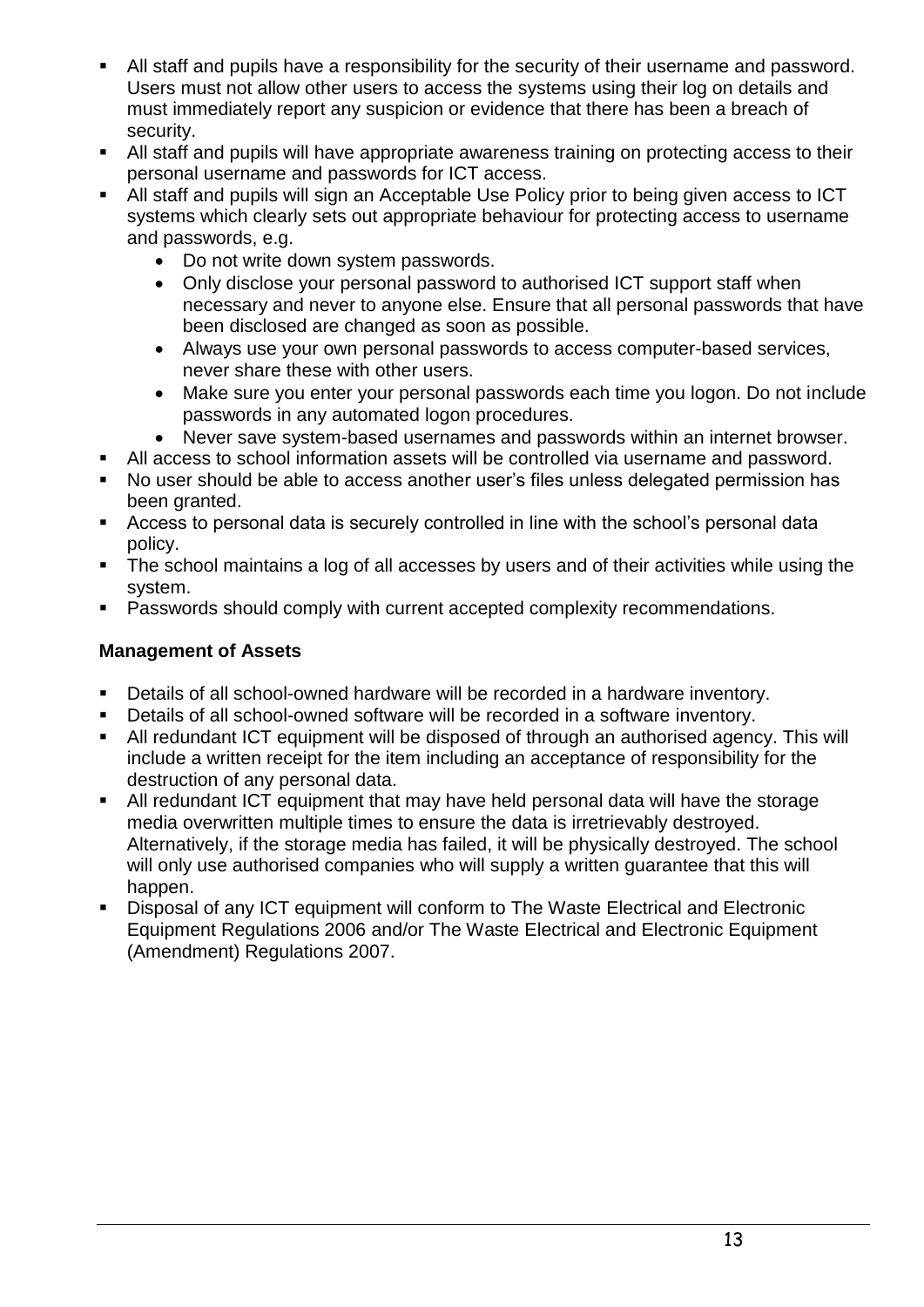# **Communication Technologies**

A wide range of rapidly developing communications technologies has the potential to enhance learning.

|                                                                    | Staff & other<br>adults |                             |                               | <b>Pupils</b> |         |                             |                                  |              |
|--------------------------------------------------------------------|-------------------------|-----------------------------|-------------------------------|---------------|---------|-----------------------------|----------------------------------|--------------|
| <b>Communication Technologies</b>                                  | Allowed                 | Allowed at certain<br>times | Allowed for selected<br>staff | Not allowed   | Allowed | Allowed at certain<br>times | Allowed with staff<br>permission | Not allowed  |
| Mobile phones may be brought to school                             | $\checkmark$            |                             |                               |               |         |                             | ✓                                |              |
| Use of mobile phones in lessons                                    |                         | $\checkmark$                |                               |               |         |                             |                                  | ✓            |
| Use of mobile phones in social time                                | $\checkmark$            |                             |                               |               |         |                             |                                  | ✓            |
| Taking photos on mobile phones/cameras                             |                         |                             | $\checkmark$                  |               |         |                             |                                  | ✓            |
| Use of other mobile devices e.g. tablets,<br>gaming devices        | $\checkmark$            |                             |                               |               |         | $\checkmark$                |                                  |              |
| Use of personal email addresses in school, or<br>on school network | ✓                       |                             |                               |               |         |                             |                                  | $\checkmark$ |
| Use of school email for personal emails                            |                         |                             |                               | $\checkmark$  |         |                             |                                  | $\checkmark$ |
| Use of messaging Apps                                              | $\checkmark$            |                             |                               |               |         |                             |                                  | ✓            |
| Use of social media                                                | $\checkmark$            |                             |                               |               |         |                             |                                  | ✓            |
| Use of blogs                                                       | ✓                       |                             |                               |               |         |                             |                                  | ✓            |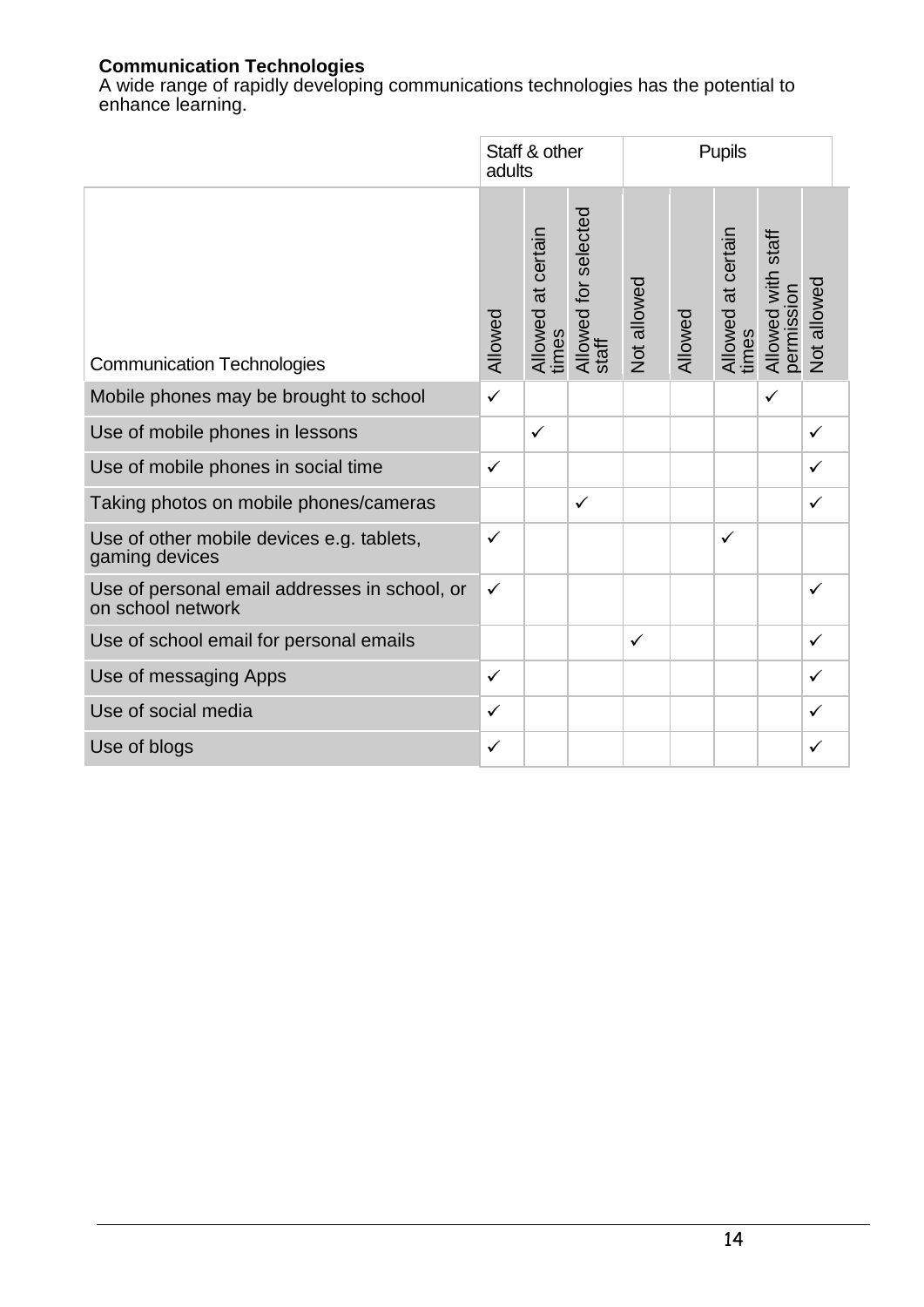#### **Unsuitable / Inappropriate Activities**

The school believes that the activities referred to in the following section would be inappropriate in a school context and that users, as defined below, should not engage in these activities in school or outside school when using school equipment or systems. The school policy restricts certain internet usage as follows:

| <b>User Actions</b>                                                                                                                                                                                                                                       |                                                                                                                                                                                                                                                                                | Acceptable | Acceptable at certain<br>times | Acceptable for nominated<br>users | Unacceptable | and illega<br>Unacceptable |
|-----------------------------------------------------------------------------------------------------------------------------------------------------------------------------------------------------------------------------------------------------------|--------------------------------------------------------------------------------------------------------------------------------------------------------------------------------------------------------------------------------------------------------------------------------|------------|--------------------------------|-----------------------------------|--------------|----------------------------|
| <b>Users shall</b><br>not visit<br><b>Internet</b><br>sites,<br>make,<br>post,<br>download,<br>upload,<br>data<br>transfer,<br>communic<br>ate or pass<br>on,<br>material,<br>remarks,<br>proposals<br>or<br>comments<br>that<br>contain or<br>relate to: | Child sexual abuse images - The<br>making, production or distribution of<br>indecent images of children. Contrary<br>to The Protection of Children Act 1978                                                                                                                    |            |                                |                                   |              | X                          |
|                                                                                                                                                                                                                                                           | Grooming, incitement, arrangement or<br>facilitation of sexual acts against<br>children Contrary to the Sexual<br>Offences Act 2003.                                                                                                                                           |            |                                |                                   |              | X                          |
|                                                                                                                                                                                                                                                           | <b>Possession of an extreme</b><br>pornographic image (grossly offensive,<br>disgusting or otherwise of an obscene<br>character) Contrary to the Criminal<br><b>Justice and Immigration Act 2008</b>                                                                           |            |                                |                                   |              | X.                         |
|                                                                                                                                                                                                                                                           | criminally racist material in UK - to stir<br>up religious hatred (or hatred on the<br>grounds of sexual orientation) -<br>contrary to the Public Order Act 1986<br><b>Radicalisation or extremism in relation</b><br>to the Counter Terrorism and Security<br><b>Act 2015</b> |            |                                |                                   |              | X                          |
|                                                                                                                                                                                                                                                           | pornography                                                                                                                                                                                                                                                                    |            |                                |                                   | X            |                            |
|                                                                                                                                                                                                                                                           | promotion of any kind of discrimination                                                                                                                                                                                                                                        |            |                                |                                   | X            |                            |
|                                                                                                                                                                                                                                                           | threatening behaviour, including<br>promotion of physical violence or<br>mental harm                                                                                                                                                                                           |            |                                |                                   | X.           |                            |
|                                                                                                                                                                                                                                                           | any other information which may be<br>offensive to colleagues or breaches the<br>integrity of the ethos of the school or<br>brings the school into disrepute                                                                                                                   |            |                                |                                   | X            |                            |
| Using school systems to run a private business                                                                                                                                                                                                            |                                                                                                                                                                                                                                                                                |            |                                |                                   | X            |                            |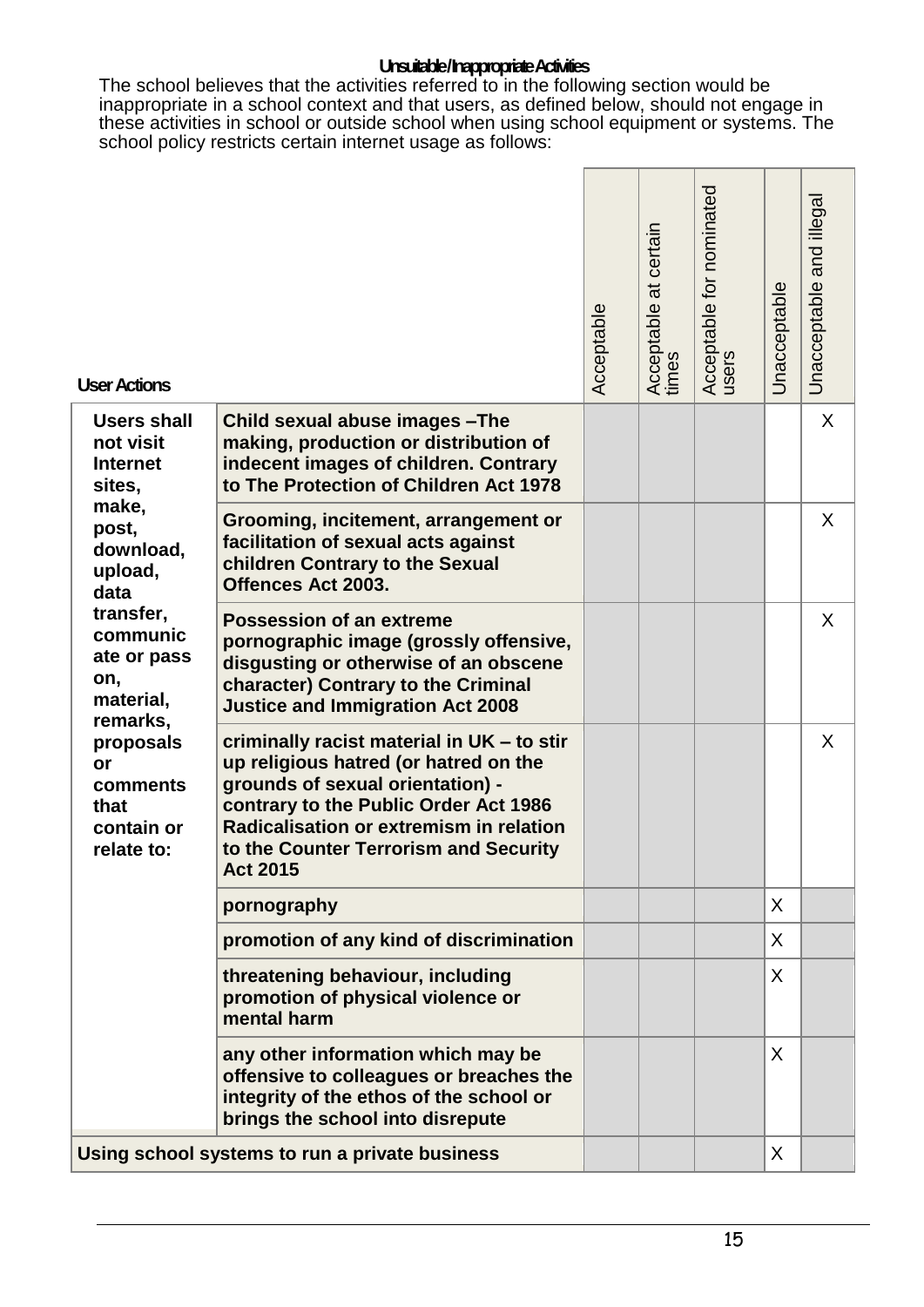| Using systems, applications, websites or other<br>mechanisms that bypass the filtering or other<br>safeguards employed by the school / academy                            |   |   | X            |  |
|---------------------------------------------------------------------------------------------------------------------------------------------------------------------------|---|---|--------------|--|
| <b>Infringing copyright</b>                                                                                                                                               |   |   | X            |  |
| Revealing or publicising confidential or proprietary<br>information (eg financial / personal information,<br>databases, computer / network access codes and<br>passwords) |   |   | $\mathsf{X}$ |  |
| Creating or propagating computer viruses or other<br>harmful files                                                                                                        |   |   | X            |  |
| Unfair usage (downloading / uploading large files that<br>hinders others in their use of the internet)                                                                    |   |   | X            |  |
| <b>On-line gaming (educational)</b>                                                                                                                                       | X |   |              |  |
| <b>On-line gaming (non educational)</b>                                                                                                                                   |   |   | X            |  |
| <b>On-line gambling</b>                                                                                                                                                   |   |   | X            |  |
| On-line shopping / commerce                                                                                                                                               |   | X |              |  |
| <b>File sharing</b>                                                                                                                                                       | X |   |              |  |
| Use of social media                                                                                                                                                       | X |   |              |  |
| Use of messaging apps                                                                                                                                                     | X |   |              |  |
| Use of video broadcasting eg Youtube                                                                                                                                      | X |   |              |  |

# **Responding to incidents of misuse**

It is hoped that all members of the school community will be responsible users of ICT, who understand and follow this policy. However, there may be times when infringements of the policy could take place, through careless or irresponsible or, very rarely, through deliberate misuse. Listed below are the responses that will be made to any apparent or actual incidents of misuse:

If any apparent or actual misuse appears to involve illegal activity e.g.

- child sexual abuse images
- adult material which potentially breaches the Obscene Publications Act
- criminally racist material, radicalisation and extremism
- other criminal conduct, activity or materials

The SSCB flow chart should be consulted and actions followed in line with the flow chart.

If members of staff suspect that misuse might have taken place, but that the misuse is not illegal it is essential that correct procedures are used to investigate, preserve evidence and protect those carrying out the investigation.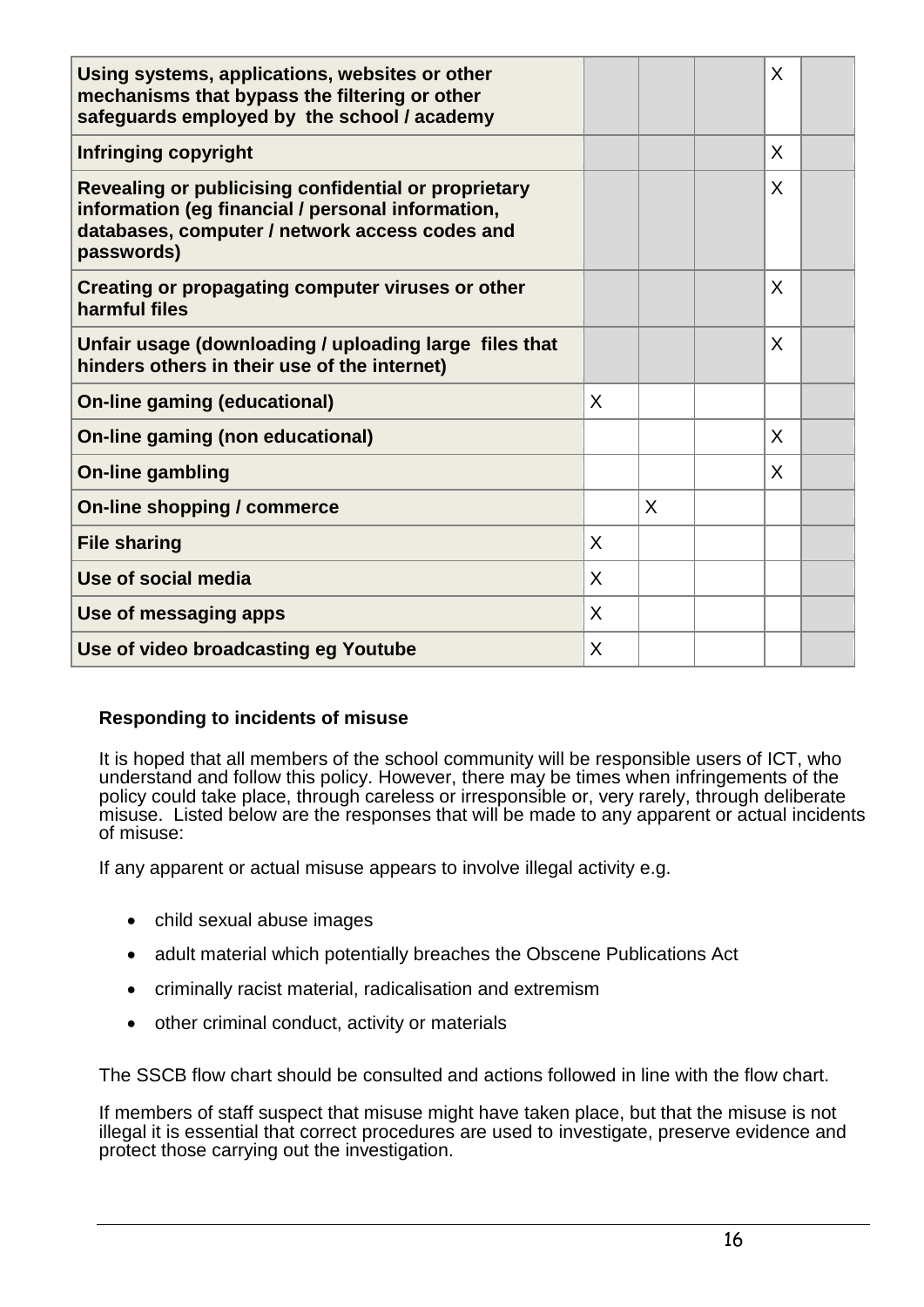# **Dealing with Online complaints**

- Parents/Carers are reminded through the Home-School Agreement of appropriate complaints channels and procedures.
- The complaint policy/procedure is clearly detailed on the school website and within the Complaints policy
- All staff and governors are aware of how to report any negative online comments about the school or members of the school community.
- Staff and governors must under no circumstances reply or react to any online discussion about the school unless prior permission has been granted by the Headteacher.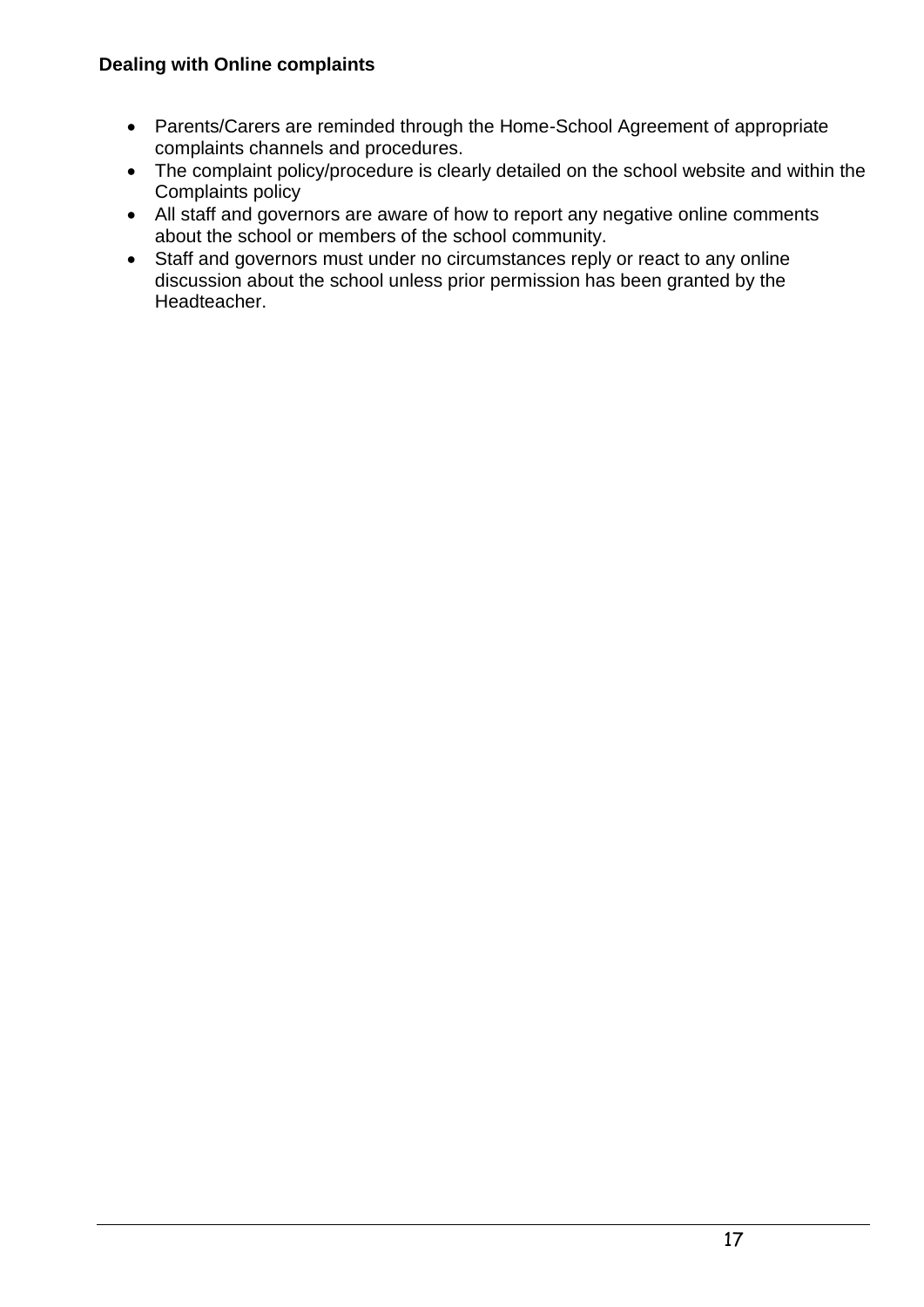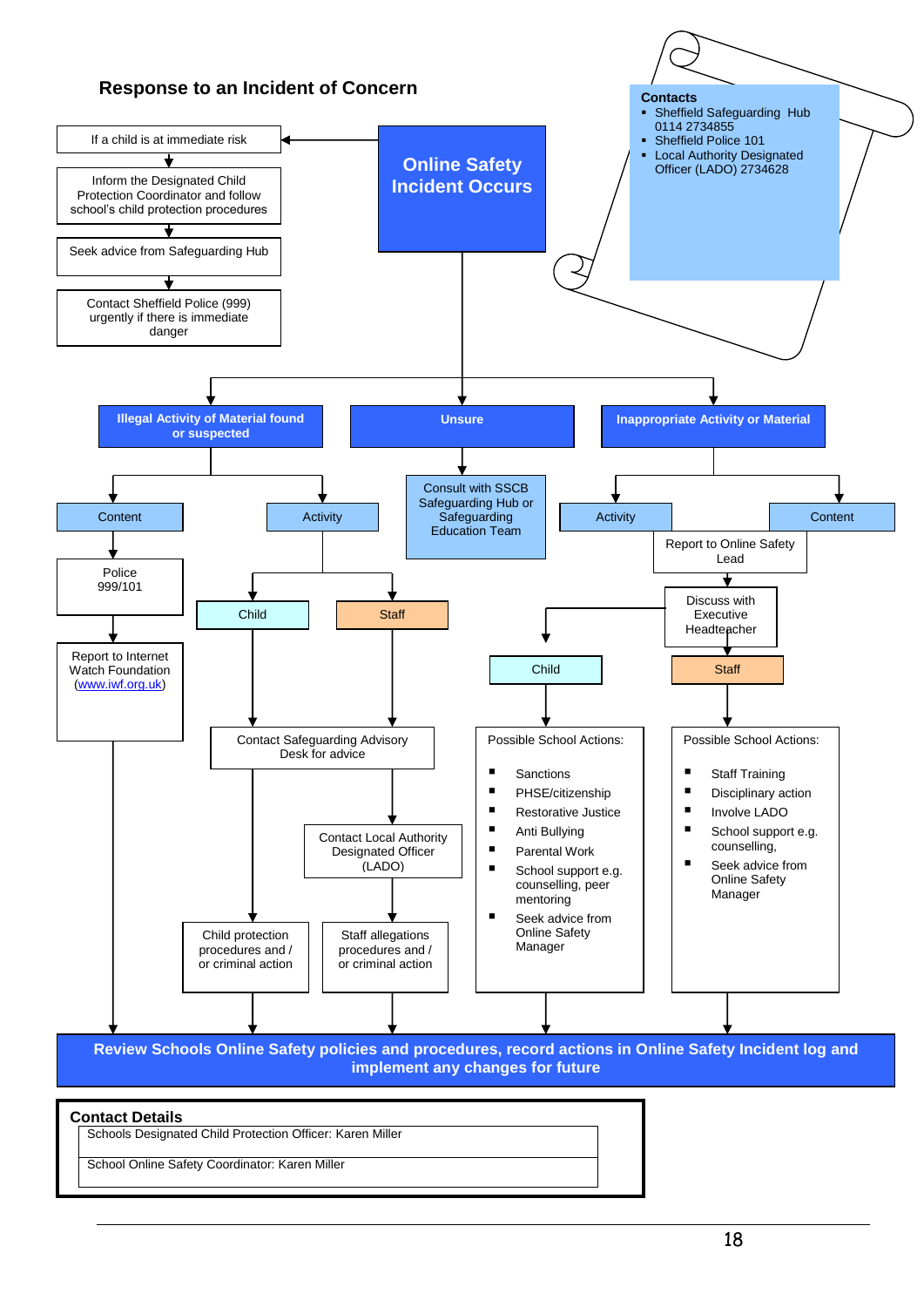# **Appendices**

- Further Information
- Use of Digital Images
- Links to other organisations, documents and resources

 $\blacksquare$ 

• Legislation

# Further Information

- Training is available via Safeguarding Training Service on 0114 Telephone: 0114 2735430 or email safequardingchildrentraining@sheffield.gov.uk
- The UK Safer Internet Centre's Professional Online Safety Helpline offers advice and guidance around Online Safety for professionals who work with children and young people in the UK. The helpline provides support with all aspects of digital and online issues such as social networking sites, cyber-bullying, sexting, online gaming and child protection online. Staff can contact the helpline via 0844 381 4772, [helpline@saferinternet.org.uk](mailto:helpline@saferinternet.org.uk) or can visit [www.saferinternet.org.uk/helpline](http://www.saferinternet.org.uk/helpline) for more information.
- "Safer Use of New Technology" is a Kent Safeguarding Children Board (KSCB) document which discusses ideas and FAQs for professionals on how to use technology safely when working with young people. The document can be downloaded from [www.kenttrustweb.org.uk?esafety](http://www.kenttrustweb.org.uk/?esafety)
- "Supporting School Staff" is an essential document to help staff understand how to protect themselves online created by Childnet International and DfE: <http://www.digizen.org/resources/school-staff.aspx>
- 360 Degree Safe tool is an online audit tool for schools to review current practice: <http://360safe.org.uk/>
- "Guidance for Safer Working Practice for Adults who Work with Children and Young People" (2009) contains useful guidance around professional use of technology. www.childrenengland.org.uk/upload/Guidanc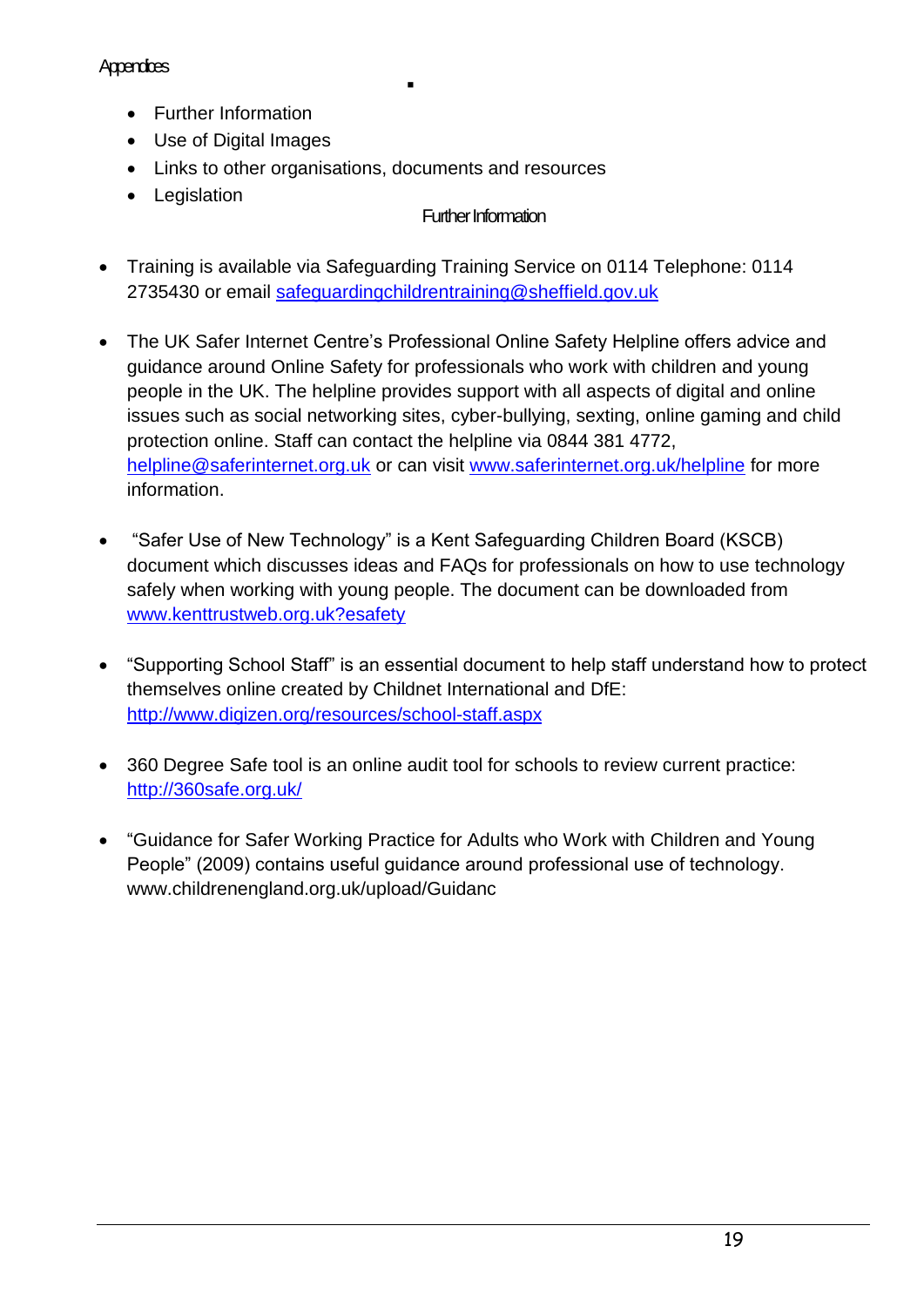

# **Use of Photographs, videos and other images within School**

**This applies to all staff, volunteers and students on work placement.**

**There are a number of things that you need to address when using images of people, especially children, some of which is contained in the Data Protection Act 1998:** 

- You must get the consent of all parents of children appearing in the photograph or video/DVD image before it is created
- You must be clear why and what you'll be using the image for and who will see it
- If you use images from another agency, you need to check that the agency has obtained informed consent

# **Safeguarding issues:**

- Use equipment provided by the school to take the images and not personal devices
- Download and store images in a password protected area of the school network not on personal computers
- When images are stored on the system they should be erased immediately from their initial storage location e.g. camera
- Don't use full names or personal contact details of the subject of any image you use
- Children and families fleeing domestic abuse may be recognised via photos/images and whereabouts revealed to an abusive partner
- No images of a looked after child should be created or used without prior consent from Children's Social Care
- Don't use images of children in swimming costumes or other revealing dress – this reduces the risk of inappropriate use
- Always destroy images once consent has expired or the child has left your school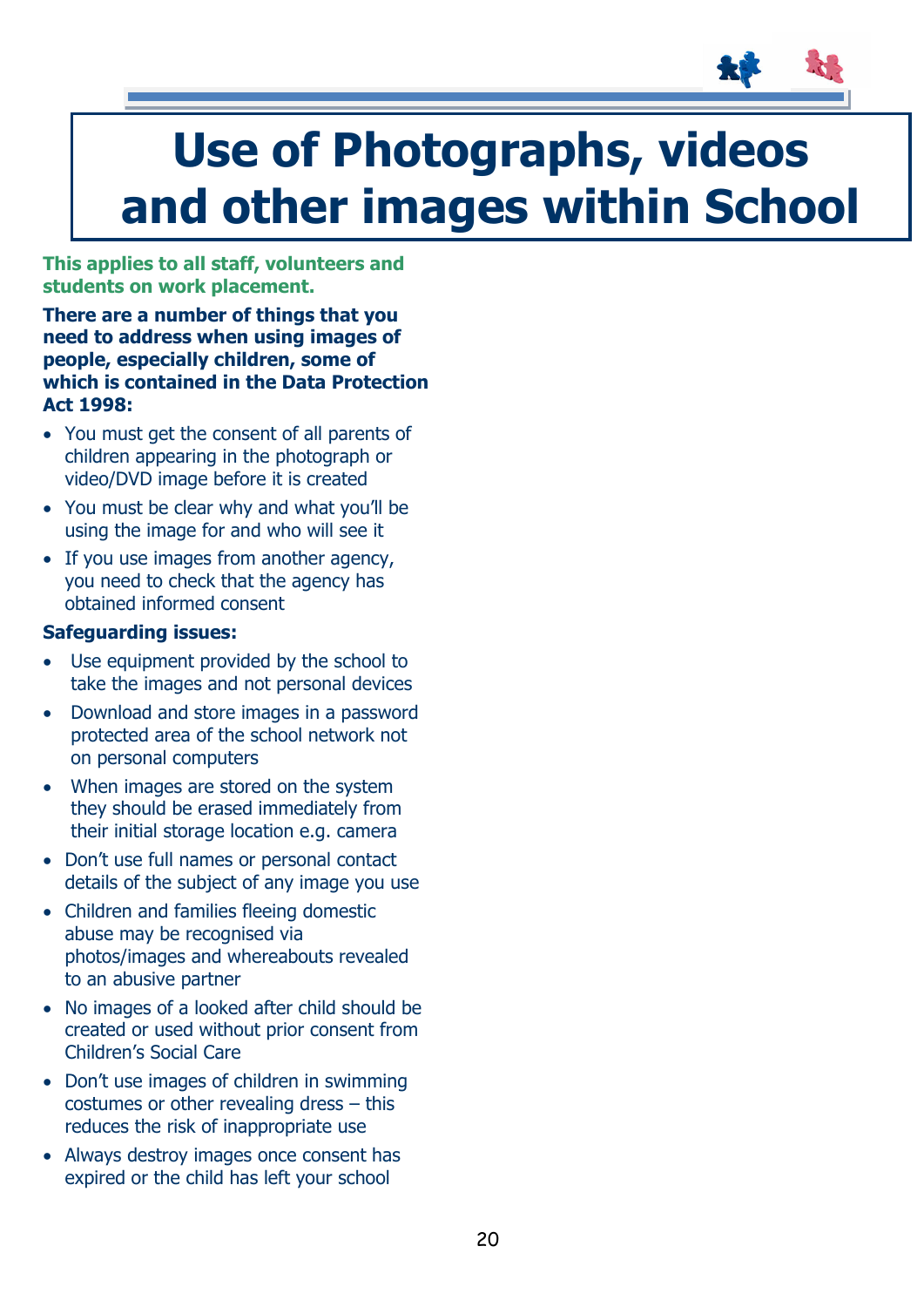# **Consider:**

- Are CCTV (security) cameras sited where they may compromise the privacy of individuals?
- How public are your display boards?
- What is the purpose and audience of video's and DVD's you have created?
- Are all of your images and media securely stored at your school?
- Images on websites, and other publicity can become public and outside your control
- Any implications of using images offsite
- The press are exempt from the Data Protection Act, if you invite them to your premises or event, you need to obtain prior consent from parents of children involved
- Including images from different ethnic groups and those of disabled children
- Check out any copyright implications

The Information Commissioner's Office guidance advises that photographs taken for personal use e.g. by parents at special events, at an education setting are not covered by the Data Protection Act.

# **Useful links/resources:**

- o **The Use of Cameras and Images within Educational Settings and in Social Media**
- o **Online Safety section [www.safeguardingsheffieldchildren.org.uk](http://www.safeguardingsheffieldchildren.org.uk/)**
- o **Photographs and Videos, Information Commissioners Office, at:** [http://www.ico.gov.uk/for\\_the\\_public/topic\\_speci](http://www.ico.gov.uk/for_the_public/topic_specific_guides/schools/photos.aspx) [fic\\_guides/schools/photos.aspx](http://www.ico.gov.uk/for_the_public/topic_specific_guides/schools/photos.aspx)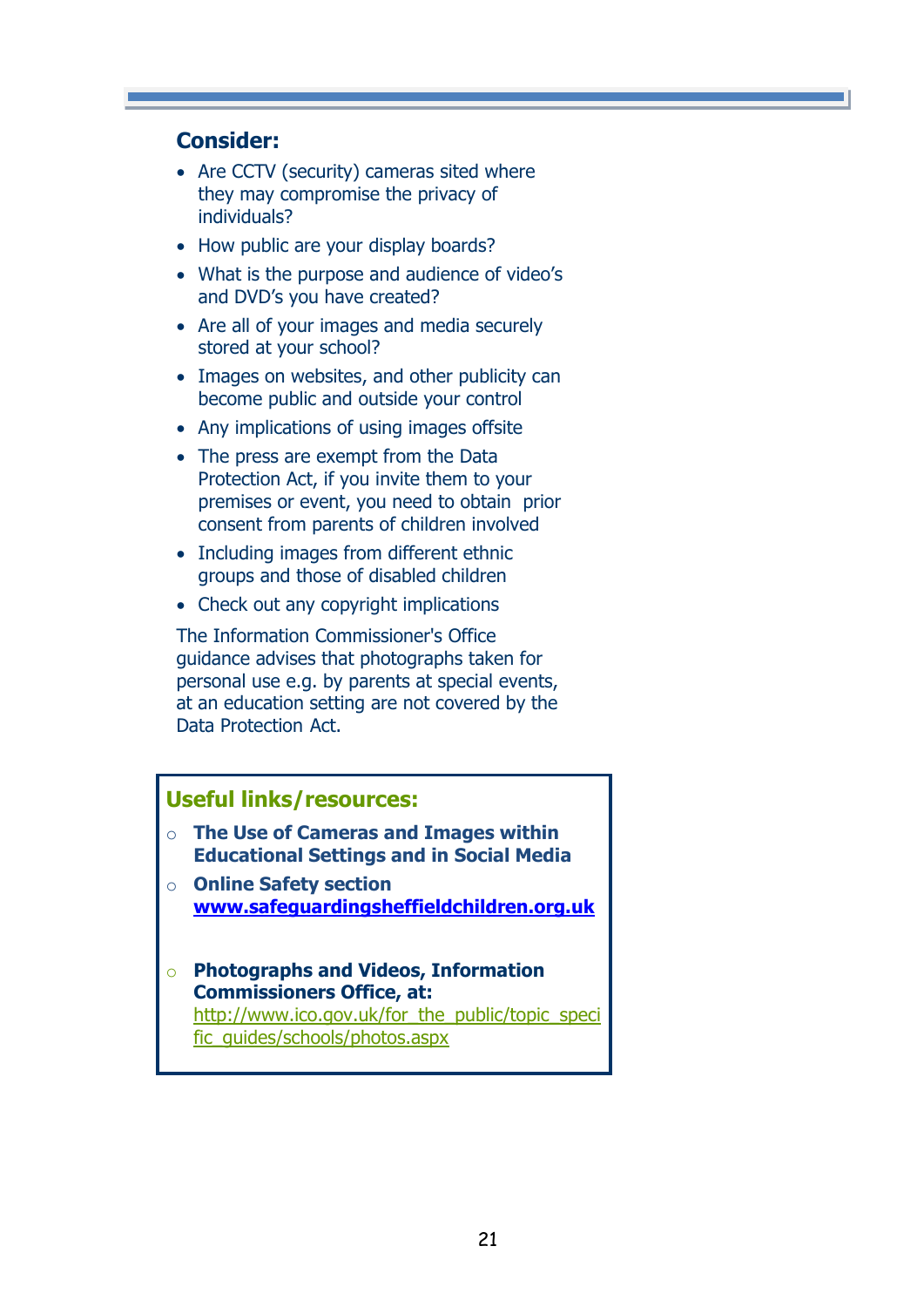#### **Links to other Organisations or Documents**

The following sites will be useful as general reference sites, many providing good links to other sites:

Sheffield Safeguarding Children Board [http://www.safeguardingsheffieldchildren.org.uk](http://www.safeguardingsheffieldchildren.org.uk/)

Safer Internet Centre: <http://www.saferinternet.org.uk/>

UK Council for Child Internet Safety:<http://www.education.gov.uk/ukccis>

CEOP - Think U Know **-** <http://www.thinkuknow.co.uk/>

Childnet -[http://www.childnet.com](http://www.childnet.com/)

Netsmartz <http://www.netsmartz.org/index.aspx>

Internet Watch Foundation – report criminal content:<http://www.iwf.org.uk/>

Guidance for safer working practice for adults that work with children and young people [http://webarchive.nationalarchives.gov.uk/20100202100434/dcsf.gov.uk/everychildmatters](http://webarchive.nationalarchives.gov.uk/20100202100434/dcsf.gov.uk/everychildmatters/resources-and-practice/ig00311/) [/resources-and-practice/ig00311/](http://webarchive.nationalarchives.gov.uk/20100202100434/dcsf.gov.uk/everychildmatters/resources-and-practice/ig00311/)

Information Commissioners Office/education and ICO guidance on use of photos in schools:

[www.ico.org.uk](http://www.ico.org.uk/)

Plymouth Early Years Online Safety Toolkit: [http://www.plymouth.gov.uk/early\\_years\\_toolkit.pdf](http://www.plymouth.gov.uk/early_years_toolkit.pdf) Protecting your personal information online: [http://www.ico.org.uk](http://www.ico.org.uk/) Getnetwise privacy guidance: <http://privacy.getnetwise.org/>

# **Children and Parents**

Safer Internet Centre: <http://www.saferinternet.org.uk/> CEOP - Think U Know **-** <http://www.thinkuknow.co.uk/> Vodafone Parents Guide: <http://parents.vodafone.com/> NSPCC: [https://www.nspcc.org.uk/preventing-abuse/keeping-children-safe/share](https://www.nspcc.org.uk/preventing-abuse/keeping-children-safe/share-aware)[aware](https://www.nspcc.org.uk/preventing-abuse/keeping-children-safe/share-aware) Parent Zone: www.parentinfo.org Childnet -[http://www.childnet.com](http://www.childnet.com/) Internet Matters: www.internetmatters.org CBBC – stay safe: http://www.bbc.co.uk/cbbc/

#### **Technology**

CEOP Report abuse button: [http://www.ceop.police.uk/Safer-By-Design/Report](http://www.ceop.police.uk/Safer-By-Design/Report-abuse/)[abuse/](http://www.ceop.police.uk/Safer-By-Design/Report-abuse/)

Internet Matters: [www.internetmatters.org](http://www.internetmatters.org/) Get Safe Online: [www.getsafeonline.org](http://www.getsafeonline.org/)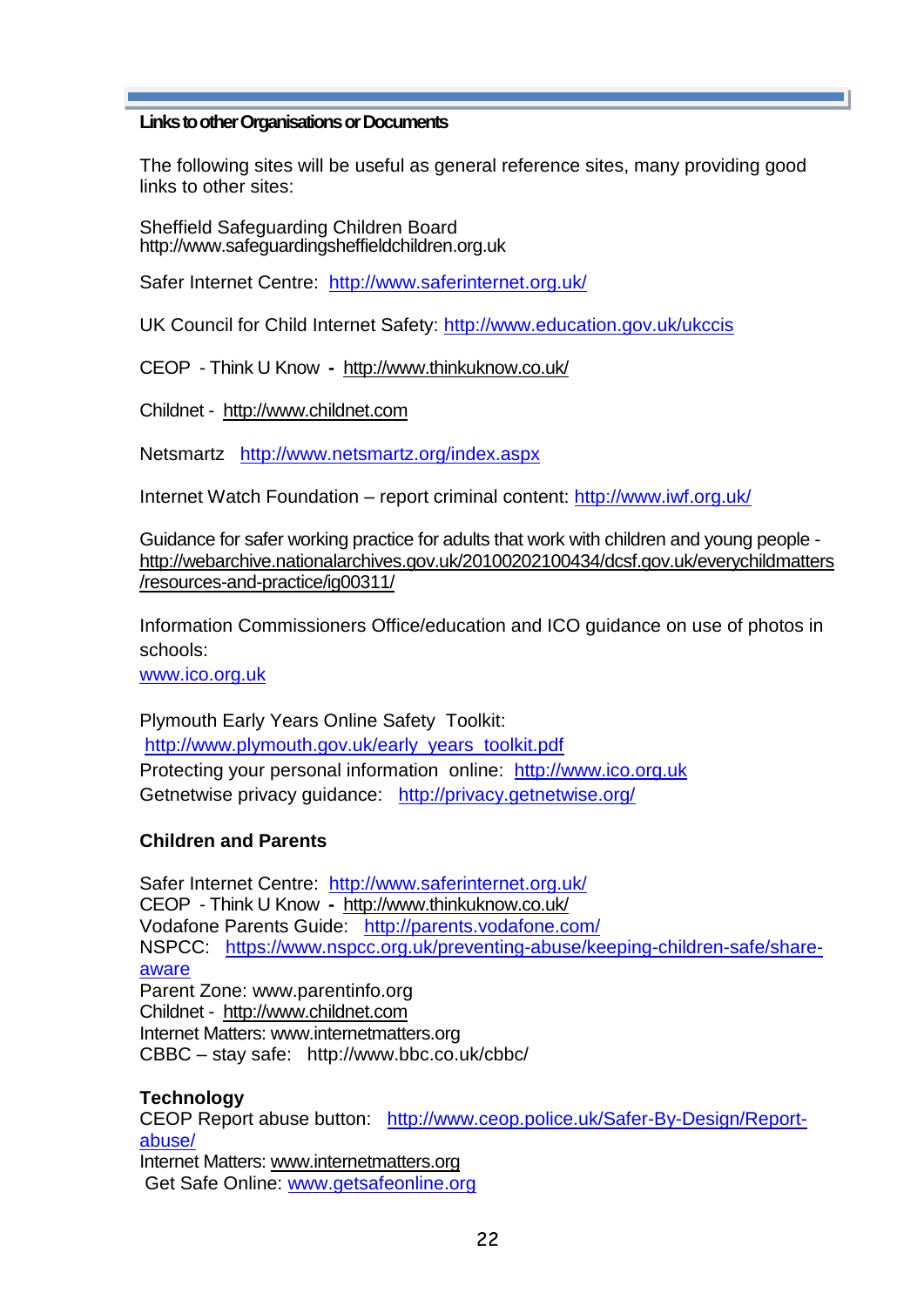Microsoft Family safety software: [http://windows.microsoft.com/en-US/windows](http://windows.microsoft.com/en-US/windows-vista/Protecting-your-kids-with-Family-Safety)[vista/Protecting-your-kids-with-Family-Safety](http://windows.microsoft.com/en-US/windows-vista/Protecting-your-kids-with-Family-Safety) 

#### **Legislation**

Schools should be aware of the legislative framework under which this Online Safety Policy template and guidance has been produced. It is important to note that in general terms an action that is illegal if committed offline is also illegal if committed online.

It is recommended that legal advice is sought in the advent of an e safety issue or situation.

#### **Computer Misuse Act 1990**

This Act makes it an offence to:

- Erase or amend data or programs without authority;
- Obtain unauthorised access to a computer;
- "Eavesdrop" on a computer;
- Make unauthorised use of computer time or facilities;
- Maliciously corrupt or erase data or programs;
- Deny access to authorised users.

#### **Data Protection Act 1998**

This protects the rights and privacy of individual's data. To comply with the law, information about individuals must be collected and used fairly, stored safely and securely and not disclosed to any third party unlawfully. The Act states that person data must be:

- Fairly and lawfully processed.
- Processed for limited purposes.
- Adequate, relevant and not excessive.
- Accurate.
- Not kept longer than necessary.
- Processed in accordance with the data subiect's rights.
- Secure.
- Not transferred to other countries without adequate protection.

#### **Freedom of Information Act 2000**

The Freedom of Information Act gives individuals the right to request information held by public authorities. All public authorities and companies wholly owned by public authorities have obligations under the Freedom of Information Act. When responding to requests, they have to follow a number of set procedures.

#### **Communications Act 2003**

Sending by means of the Internet a message or other matter that is grossly offensive or of an indecent, obscene or menacing character; or sending a false message by means of or persistently making use of the Internet for the purpose of causing annoyance, inconvenience or needless anxiety is guilty of an offence liable, on conviction, to imprisonment. This wording is important because an offence is complete as soon as the message has been sent: there is no need to prove any intent or purpose.

#### **Malicious Communications Act 1988**

It is an offence to send an indecent, offensive, or threatening letter, electronic communication or other article to another person.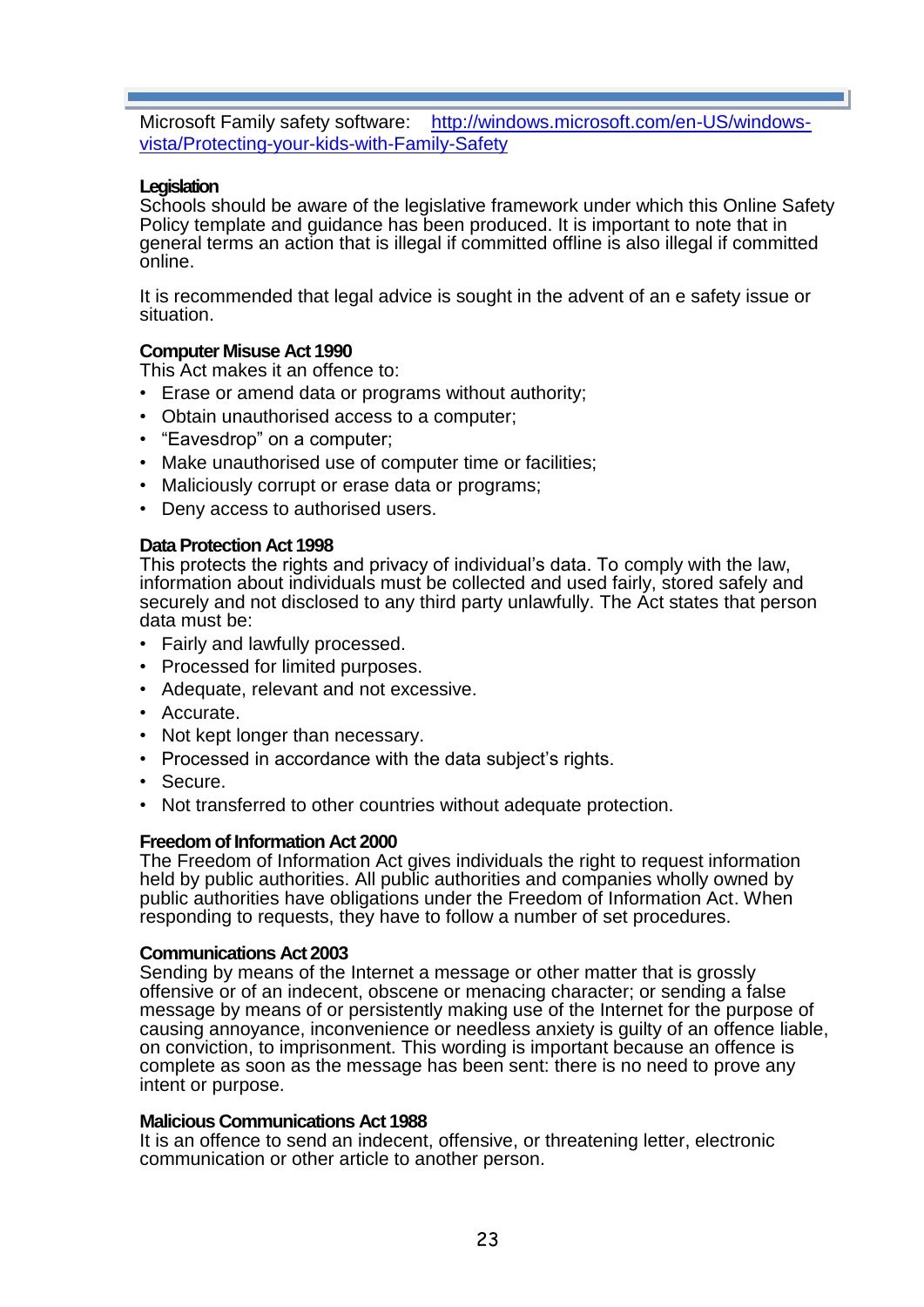#### **Regulation of Investigatory Powers Act 2000**

It is an offence for any person to intentionally and without lawful authority intercept any communication. Monitoring or keeping a record of any form of electronic communications is permitted, in order to:

- Establish the facts;
- Ascertain compliance with regulatory or self-regulatory practices or procedures;
- Demonstrate standards, which are or ought to be achieved by persons using the system;
- Investigate or detect unauthorised use of the communications system;
- Prevent or detect crime or in the interests of national security;
- Ensure the effective operation of the system.
- Monitoring but not recording is also permissible in order to:
- Ascertain whether the communication is business or personal;
- Protect or support help line staff.
- The school reserves the right to monitor its systems and communications in line with its rights under this act.

#### **Copyright, Designs and Patents Act 1988**

It is an offence to copy all, or a substantial part of a copyright work. There are, however, certain limited user permissions, such as fair dealing, which means under certain circumstances permission is not needed to copy small amounts for noncommercial research or private study. The Act also provides for Moral Rights, whereby authors can sue if their name is not included in a work they wrote, or if the work has been amended in such a way as to impugn their reputation. Copyright covers materials in print and electronic form, and includes words, images, and sounds, moving images, TV broadcasts and other media (e.g. youtube).

#### **Telecommunications Act 1984**

It is an offence to send a message or other matter that is grossly offensive or of an indecent, obscene or menacing character. It is also an offence to send a message that is intended to cause annoyance, inconvenience or needless anxiety to another that the sender knows to be false.

#### **Criminal Justice & Public Order Act 1994**

This defines a criminal offence of intentional harassment, which covers all forms of harassment, including sexual. A person is guilty of an offence if, with intent to cause a person harassment, alarm or distress, they: -

- Use threatening, abusive or insulting words or behaviour, or disorderly behaviour; or
- Display any writing, sign or other visible representation, which is threatening, abusive or insulting, thereby causing that or another person harassment, alarm or distress.

#### **Racial and Religious Hatred Act 2006**

This Act makes it a criminal offence to threaten people because of their faith, or to stir up religious hatred by displaying, publishing or distributing written material which is threatening. Other laws already protect people from threats based on their race, nationality or ethnic background.

#### **Protection from Harrassment Act 1997**

A person must not pursue a course of conduct, which amounts to harassment of another, and which he knows or ought to know amounts to harassment of the other. A person whose course of conduct causes another to fear, on at least two occasions, that violence will be used against him is guilty of an offence if he knows or ought to know that his course of conduct will cause the other so to fear on each of those occasions.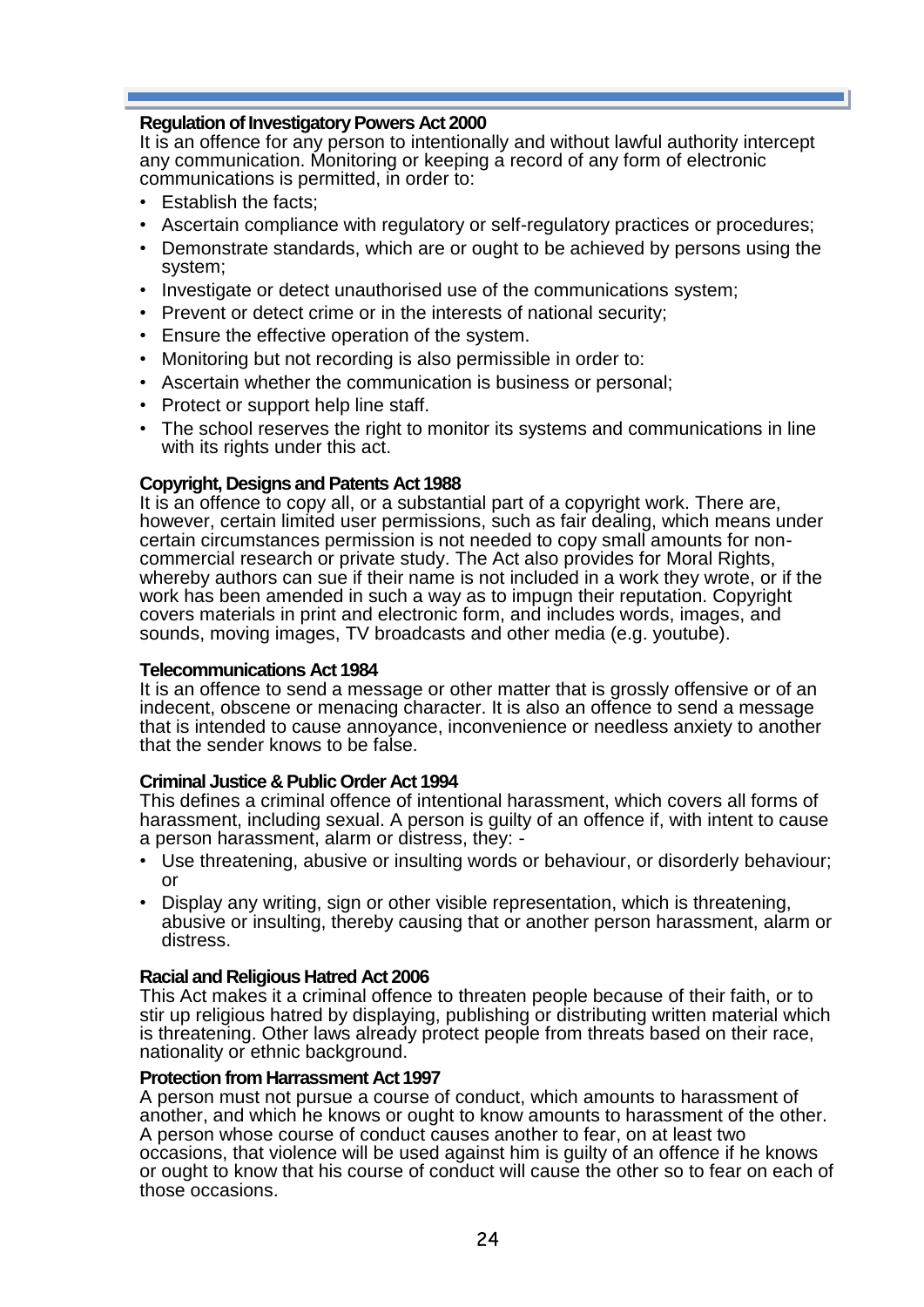#### **Protection of Children Act 1978**

It is an offence to take, permit to be taken, make, possess, show, distribute or advertise indecent images of children in the United Kingdom. A child for these purposes is a anyone under the age of 18. Viewing an indecent image of a child on your computer means that you have made a digital image. An image of a child also covers pseudo-photographs (digitally collated or otherwise). A person convicted of such an offence may face up to 10 years in prison.

#### **Sexual Offences Act 2003**

The new grooming offence is committed if you are over 18 and have communicated with a child under 16 at least twice (including by phone or using the Internet) it is an offence to meet them or travel to meet them anywhere in the world with the intention of committing a sexual offence. Causing a child under 16 to watch a sexual act is illegal, including looking at images such as videos, photos or webcams, for your own gratification. It is also an offence for a person in a position of trust to engage in sexual activity with any person under 18, with whom they are in a position of trust. (Typically, teachers, social workers, health professionals, connexions staff fall in this category of trust). Any sexual intercourse with a child under the age of 13 commits the offence of rape.

#### **Public Order Act 1986**

This Act makes it a criminal offence to stir up racial hatred by displaying, publishing or distributing written material which is threatening. Like the Racial and Religious Hatred Act 2006 it also makes the possession of inflammatory material with a view of releasing it a criminal offence. Children, Families and Education Directorate page 38 April 2007.

#### **Obscene Publications Act 1959 and 1964**

Publishing an "obscene" article is a criminal offence. Publishing includes electronic transmission.

#### **Human Rights Act 1998**

This does not deal with any particular issue specifically or any discrete subject area within the law. It is a type of "higher law", affecting all other laws. In the school context, human rights to be aware of include:

- The right to a fair trial
- The right to respect for private and family life, home and correspondence
- Freedom of thought, conscience and religion
- Freedom of expression
- Freedom of assembly
- Prohibition of discrimination
- The right to education

These rights are not absolute. The school is obliged to respect these rights and freedoms, balancing them against those rights, duties and obligations, which arise from other relevant legislation.

#### **The Education and Inspections Act 2006**

Empowers Headteachers, to such extent as is reasonable, to regulate the behaviour of students / pupils when they are off the school site and empowers members of staff to impose disciplinary penalties for inappropriate behaviour.

#### **Counter-Terrorism and Security Act 2015**

From 1 July 2015 all schools, registered early years childcare providers and registered later years childcare providers are subject to a duty under section 26 of the Counter-Terrorism and Security Act 2015, in the exercise of their functions, to have "due regard to the need to prevent people from being drawn into terrorism".